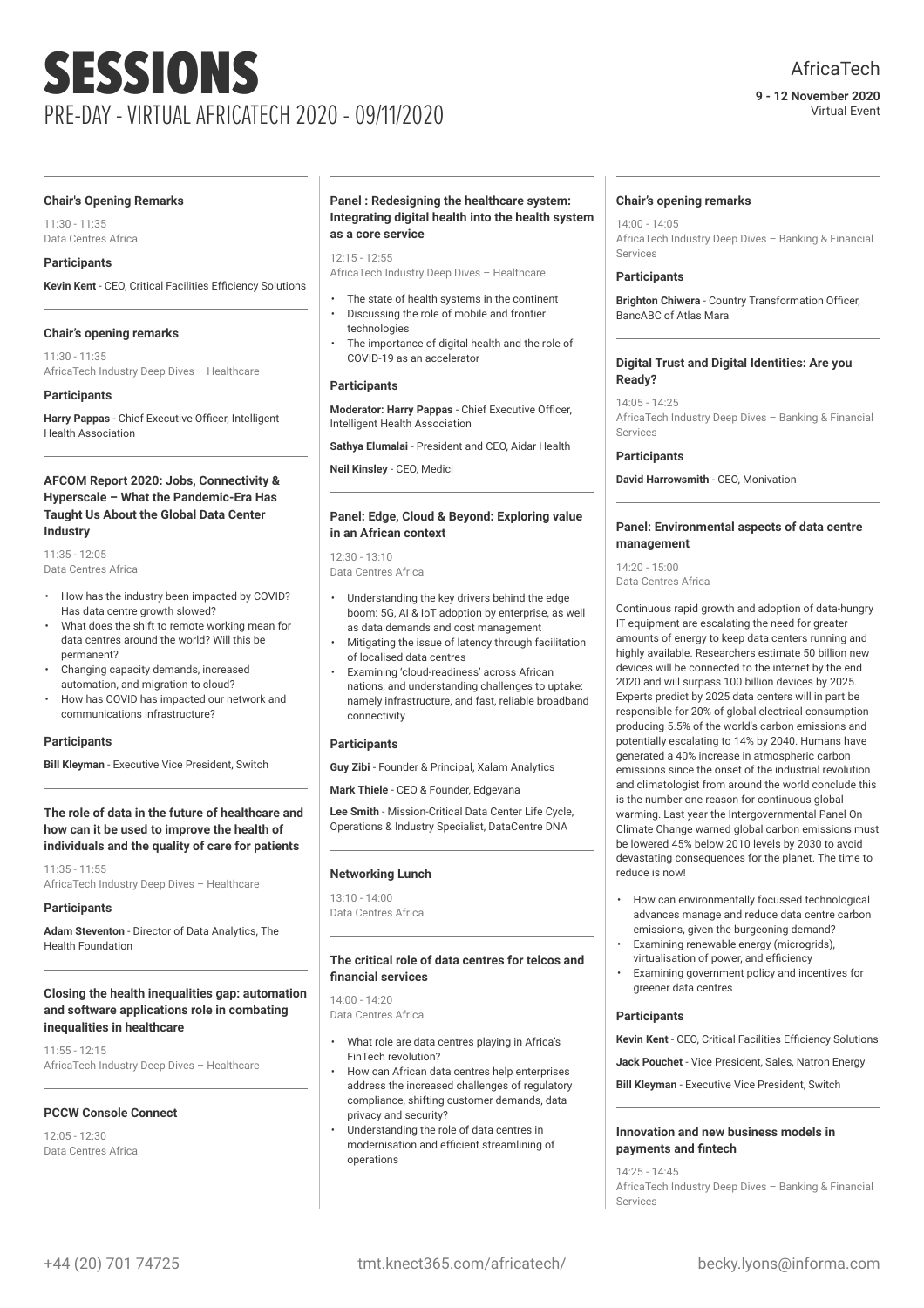### SESSIONS PRE-DAY - VIRTUAL AFRICATECH 2020 - 09/11/2020

#### **Panel : Are we ready for the challenges presented by the fourth industrial revolution? Designing a roadmap for banking & financial systems in Industry 4.0**

14:45 - 15:25

AfricaTech Industry Deep Dives – Banking & Financial Services

- Examining the technology trends in the Fourth Industrial Revolution
- How successful are banking and financial institutions in integrating and applying these technology trends?
- Identifying the key indicators behind the creation of a strategic map for the fourth-generation banks & financial institutions and their readiness to enter Industry 4.0

#### **Participants**

**Moderator: Brighton Chiwera** - Country Transformation Officer, BancABC of Atlas Mara

**Stelios Papadakis** - Group Head of Technology, African Banking Corporation Holding (ABCH)

**William Anwana** - Chief Financial Officer - Corporate & Investment Banking, Sterling Bank Plc

**Dr. Konstantinos Tsanis** - Chief Transformation Officer, ALAT/WEMA Bank

#### **Chair's Closing Remarks**

15:00 - 15:05 Data Centres Africa

#### **Participants**

**Kevin Kent** - CEO, Critical Facilities Efficiency Solutions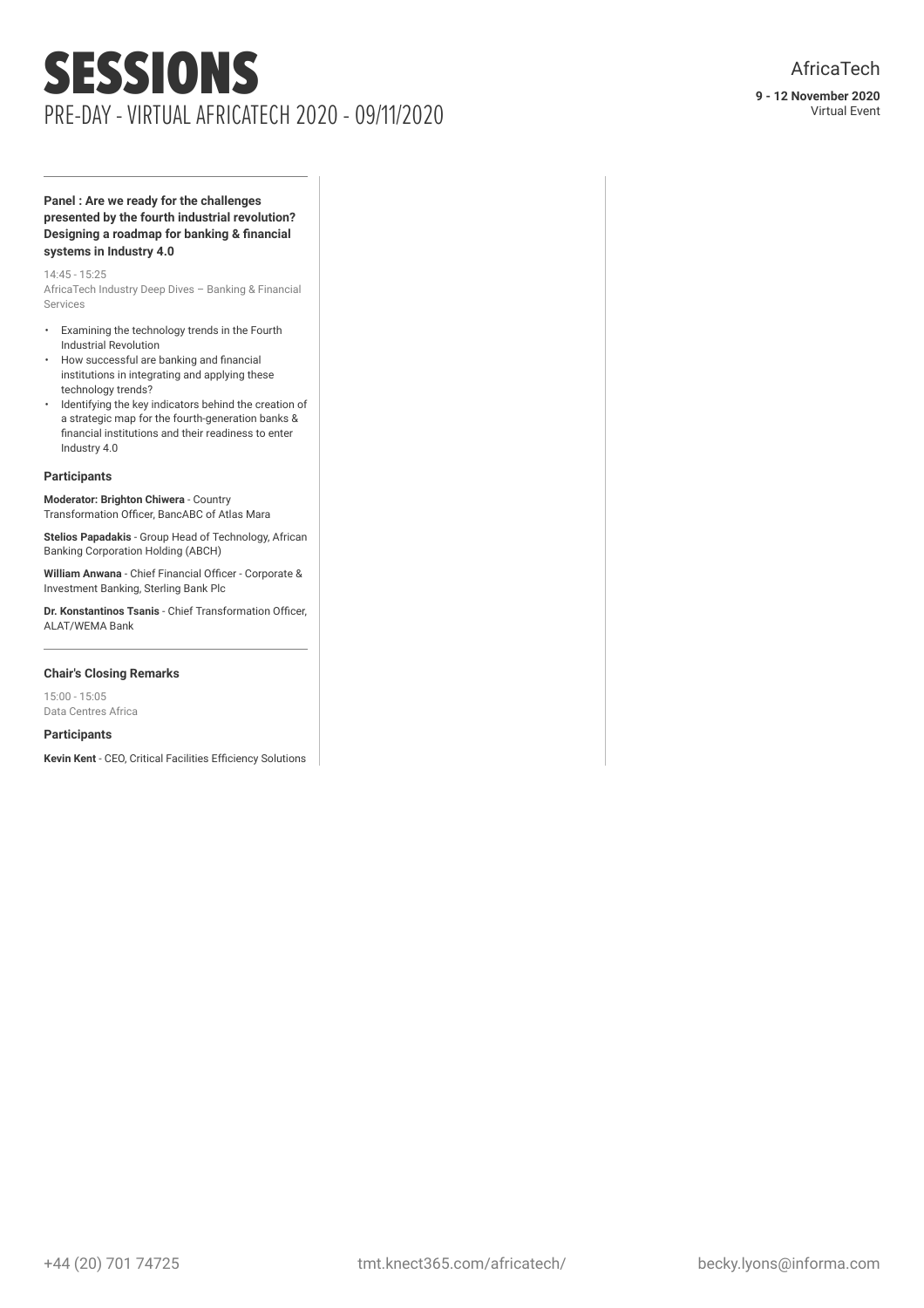# SCHEDULE PRE-DAY - VIRTUAL AFRICATECH 2020 - 09/11/2020

| TIME  | <b>AFRICATECH INDUSTRY DEEP DIVES -</b><br><b>BANKING &amp; FINANCIAL SERVICES</b>                                                                                                                                                                                                                                                                              | <b>AFRICATECH INDUSTRY DEEP DIVES -</b><br><b>HEALTHCARE</b>                                                                                                                                                                                                                                                                                     | <b>DATA CENTRES AFRICA</b>                                                                                                                                                           |
|-------|-----------------------------------------------------------------------------------------------------------------------------------------------------------------------------------------------------------------------------------------------------------------------------------------------------------------------------------------------------------------|--------------------------------------------------------------------------------------------------------------------------------------------------------------------------------------------------------------------------------------------------------------------------------------------------------------------------------------------------|--------------------------------------------------------------------------------------------------------------------------------------------------------------------------------------|
| 11:00 |                                                                                                                                                                                                                                                                                                                                                                 | 11:30 - Chair's opening remarks<br>11:35 - The role of data in the future of<br>healthcare and how can it be used to im-<br>prove the health of individuals and the<br>quality of care for patients<br>11:55 - Closing the health inequalities<br>gap: automation and software applica-<br>tions role in combating inequalities in<br>healthcare | 11:30 - Chair's Opening Remarks<br>11:35 - AFCOM Report 2020: Jobs, Con-<br>nectivity & Hyperscale - What the<br>Pandemic-Era Has Taught Us About the<br>Global Data Center Industry |
| 12:00 |                                                                                                                                                                                                                                                                                                                                                                 | 12:15 - Panel: Redesigning the health-<br>care system: Integrating digital health in-<br>to the health system as a core service                                                                                                                                                                                                                  | 12:05 - PCCW Console Connect<br>12:30 - Panel: Edge, Cloud & Beyond: Ex-<br>ploring value in an African context                                                                      |
| 13:00 |                                                                                                                                                                                                                                                                                                                                                                 |                                                                                                                                                                                                                                                                                                                                                  | 13:10 - Networking Lunch                                                                                                                                                             |
| 14:00 | 14:00 - Chair's opening remarks<br>14:05 - Digital Trust and Digital Identities:<br>Are you Ready?<br>14:25 - Innovation and new business<br>models in payments and fintech<br>14:45 - Panel : Are we ready for the chal-<br>lenges presented by the fourth industrial<br>revolution? Designing a roadmap for<br>banking & financial systems in Industry<br>4.0 |                                                                                                                                                                                                                                                                                                                                                  | 14:00 - The critical role of data centres<br>for telcos and financial services<br>14:20 - Panel: Environmental aspects of<br>data centre management                                  |
| 15:00 |                                                                                                                                                                                                                                                                                                                                                                 |                                                                                                                                                                                                                                                                                                                                                  | 15:00 - Chair's Closing Remarks                                                                                                                                                      |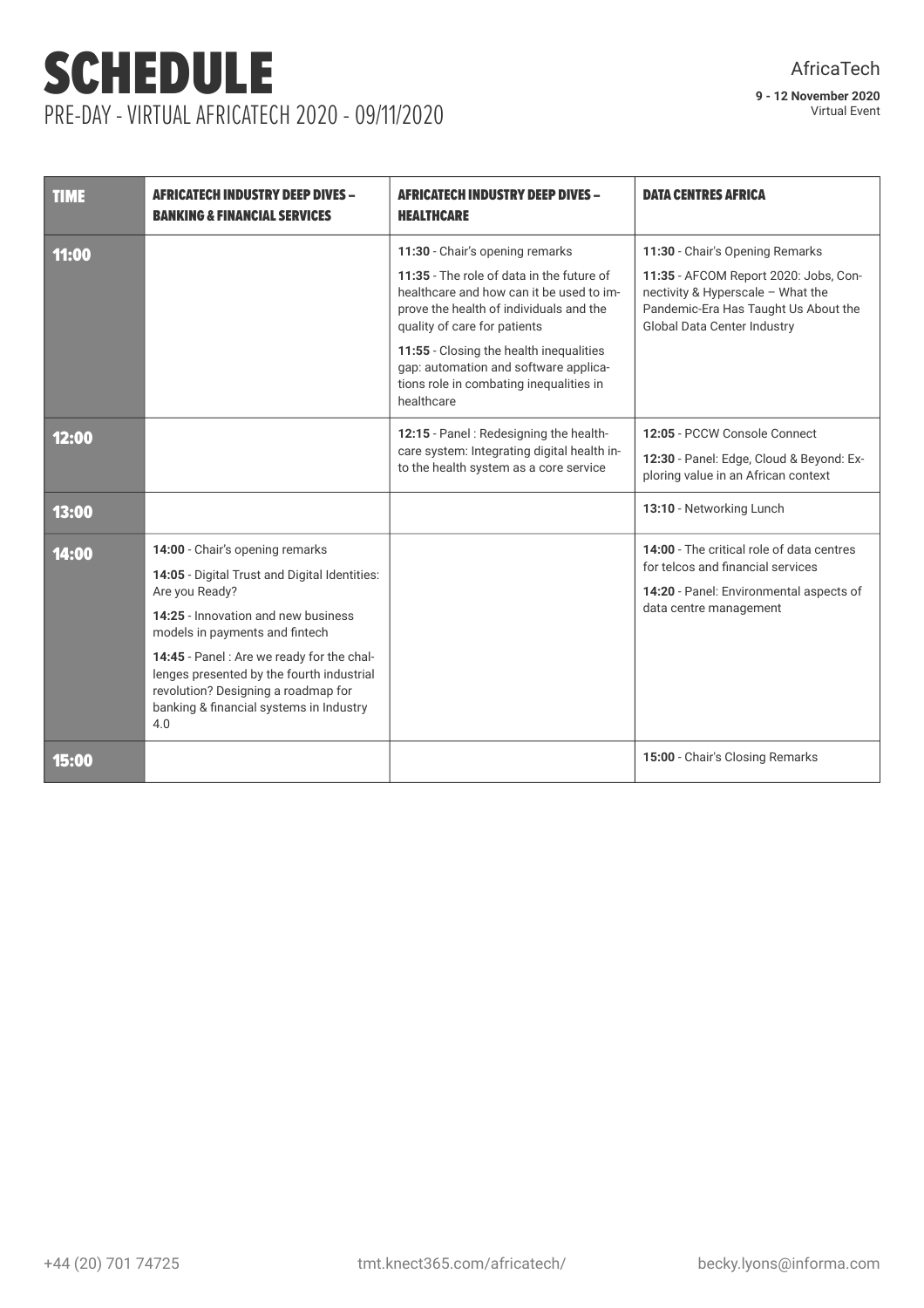#### **9 - 12 November 2020** Virtual Event

#### **Chair's intro: Economic resilience on the path towards the 4IR**

 $11:30 - 11:35$ AfricaTech Centre Stage

#### **Chair's Opening Remarks**

11:30 - 11:35 Artificial Intelligence Africa

#### **Participants**

**Max Smolaks** - Global Editor, AI Business

#### **Reimagining Africa: the importance of tech innovation in a post-COVID-19 world**

11:35 - 11:55 AfricaTech Centre Stage

#### **Participants**

**Lillian Barnard** - Managing Director, Microsoft South Africa

#### **The critical role of AI in Africa's Fourth Industrial Revolution**

 $11:35 - 11:55$ Artificial Intelligence Africa

- What practical application does AI have across industry and sector in the short- and medium-term?
- How are governments, regulators, and civil societies on the continent developing AI ecosystems in a secure and sustainable way

#### **Participants**

**Moustapha Cisse** , African Institute of Mathematical Sciences; Head of AI Centre, Google

#### **COVID-19 triggering deep digital change in African Fintech**

11:35 - 12:05 Fintech Africa

- Digitization as a survival game changer to accelerate product development
- Facilitating increased cashless transactions The adoption of banks, financial institutions and merchants to a new payments landscape
- Innovating to offer alternative channels and platform to connect merchants to suppliers and customers
- Aligning the role of regulators, incumbent banks, fintech innovators, investors, MNOs and Private sector

#### **Participants**

**Wasim Tahir** - Sector Strategist- financial institutions, CDC Group

**Ian Merrington** - CEO, Cape Innovation and Technology Initiative

**Meryem Habibi** - CRO, AZA

**Keiran Smith** - CEO, Mr Green Africa

**Steven Sutherland** - Manager, adapt IT

**Chris Wehbe** - Executive Chairman, Lendable

#### **Building resilience to grow through change**

 $11:55 - 12:15$ AfricaTech Centre Stage

#### **Participants**

**Chris Bertish** - Adventurer, Mavericks Big Wave Champion, SUP Trans-Atlantic Paddler

#### **Huawei Cloud: Building Inclusive AI, Helps Enterprises Quickly Become Intelligent**

11:55 - 12:15 Artificial Intelligence Africa

#### **Participants**

**Marcus Tay** - Chief Tech Director, Huawei Cloud - Africa Region

#### **Digital Banking as an entry point to the 4th Industrial Revolution**

12:05 - 12:25 Fintech Africa

- Offering simplicity, transparency and affordability to more
- Taking a quantum leap into the future
- Online banking fuelling innovation
- Young leading the digitization movement

#### **Participants**

**Tauriq Keraan** - CEO, TymeBank

#### **Enterprise IT outlook**

12:15 - 12:35 AfricaTech Centre Stage

#### **Participants**

**Adrian Ho** - Practice Leader, Enterprise Advanced Digital Services, Omdia

#### **Panel: The role of AI in Africa's fight against COVID-19**

 $12.15 - 12.55$ Artificial Intelligence Africa

- Examining how telcos and intergovernmental organisations have been partnering to gather usergenerated data to examine transmission trends of the disease
- Provision of enhanced connectivity, healthcare, and social benefits to disease 'hotspots' identified with AI technology
- Identifying the most important AI-driven projects in the battle against COVID, Africa Communications Intelligence Platform, as well as existing gaps

#### **Participants**

**Max Smolaks** - Global Editor, AI Business

**Bruce Mellado** - Senior Scientist & Professor, iThembaLabs & Witwatersrand School of Physics

**Ahmed Ogwell Ouma** - Deputy Director, Africa Centres for Disease Control and Prevention

**Precious Lunga** - Co-founder & CEO, Baobab Circle

#### **Huawei Fintech**

12:25 - 12:45 Fintech Africa

#### **Participants**

**Lee Maina** - Senior Expert, Huawei

#### **The future of work: from COVID-19 to the 4IR and beyond**

12:35 - 12:55 AfricaTech Centre Stage

#### **Participants**

**Stafford Masie** , Technology Strategist & Investor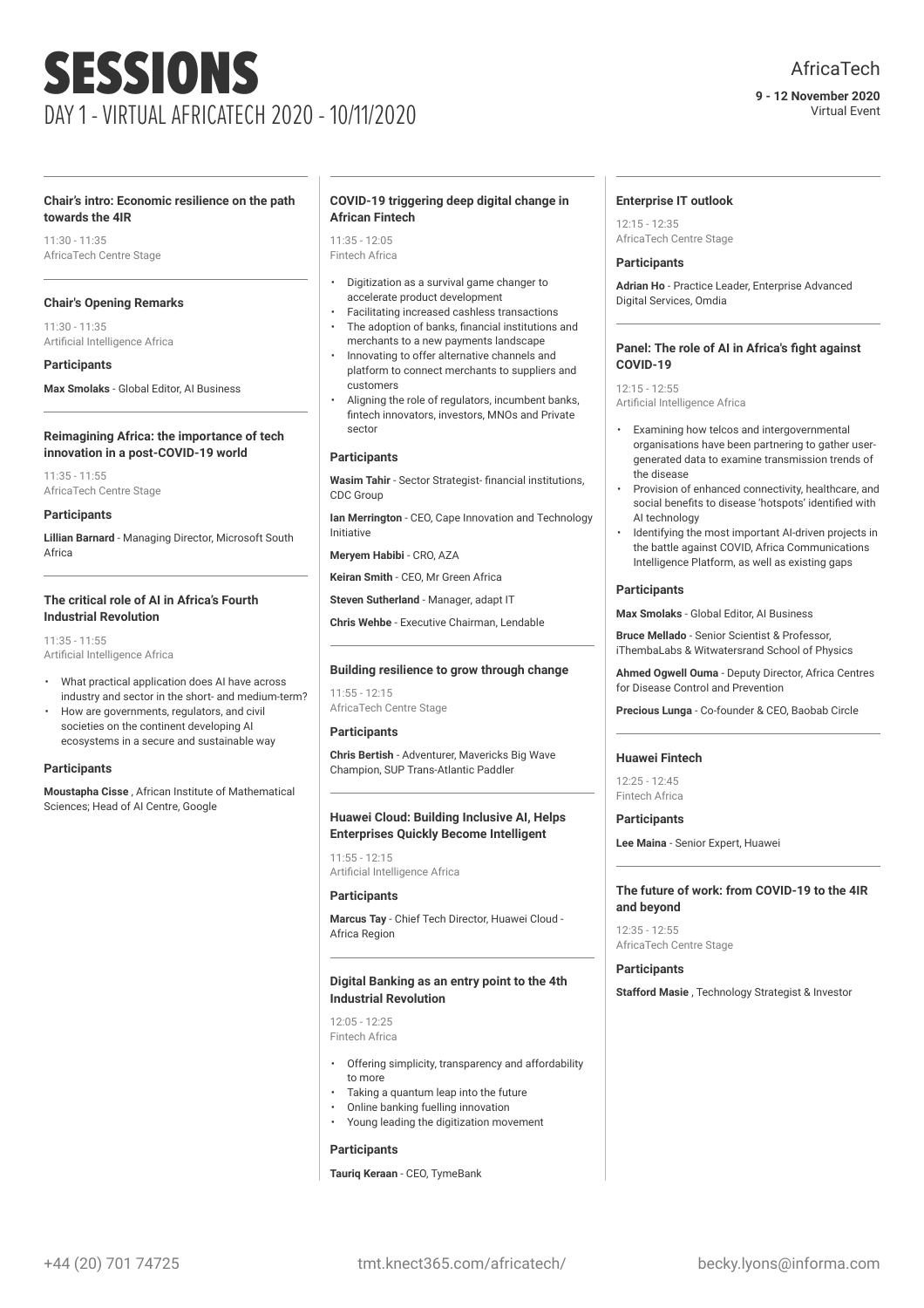#### **9 - 12 November 2020** Virtual Event

#### **The role of the UK in catalyzing technology for financial inclusion in Africa**

 $12.45 - 13.30$ Fintech Africa

Promoting domestic tech ecosystems across Africa

#### **Participants**

**Moderator: Tedd George** - Chief Narrative Officer, Kleos Advisory Ltd

**Emma Wade-Smith** - Her Majesty's TRade Commissioner for Africa, Department for International Trade

#### **Networking Break**

12:55 - 14:00 AfricaTech Centre Stage

#### **NETWORKING LUNCH**

12:55 - 13:50 Artificial Intelligence Africa

#### **Introduction from Africa50**

 $13:30 - 13:40$ Africa50 Innovation Challenge Winner Announcement

#### **Finalist Quick Pitches**

13:40 - 13:55 Africa50 Innovation Challenge Winner Announcement

#### **AI Initiatives to Transform Africa**

13:50 - 14:15 Artificial Intelligence Africa

#### **Participants**

**Dr Jacques Ludik** - Founder, CEO & Executive Chairman, Cortex Group; Founder & President, Machine Intelligence Institute of Africa

#### **Live announcement of the winner of the Africa50 Innovation Challenge**

13:55 - 14:00 Africa50 Innovation Challenge Winner Announcement

#### **Chair's Opening Remarks**

14:00 - 14:05 Future of Work Africa

#### **Participants**

**Desere Orrill** - Chairman and Director, OLE! CONNECT and Bold Network

#### **AccelerateHER Africa Centre Stage Takeover**

14:00 - 14:05 AfricaTech Centre Stage

#### **Opening Welcome**

14:00 - 14:05 accelerateHER Africa

#### **A closer look at the winner plus a live Q&A**

14:00 - 14:30 Africa50 Innovation Challenge Winner Announcement

#### **How Africa will survive or thrive tech disruption**

14:05 - 14:25 Future of Work Africa

Africa has an opportunity to forge a different path than the rest of the world when it comes to the future of work. Reports show that digital technology adoption has the potential, if harnessed effectively, to transform the nature of work for all Africans.

- Focusing on the adoption of digital technologies to help build skills not just for a privileged few, but for all workers
- The importance of faster internet to increase jobs for all workers regardless of their education level
- The role of policies and investment in unlocking Africa's potential

#### **Participants**

**Nitin Gajria** - Director - Sub-Saharan Africa, Google

#### **Encouraging More Women into STEM to Drive Socio-Economic Development**

14:05 - 14:40 AfricaTech Centre Stage

What can the tech industry do to develop the next generation of women engineers and innovators? We take a deep dive into the actions and results of organisations investing in the future success of their business by investing in Africa's future female talent pool.

#### **Participants**

**Emma Dicks** - Co-Founder, CodeSpace

**Ellen Fischat** - Co-founder, Story Room

#### **Beyond M-Pesa: Payments as the new frictionless mobile infrastructure**

14:05 - 14:45 Fintech Africa

- Creating new payment gateways and rewards programmes
- Harnessing fintechs' reputation for innovation
- Attracting investor with scalability of products
- Widening opportunity for small merchants

#### **Participants**

**Eric Muli** - CEO, Odyssey Africa Capital

**Simon Rahmann** - CEO, Mondia Pay

#### **Encouraging More Women into STEM to Drive Socio-Economic Development**

14:05 - 14:35 accelerateHER Africa

What can the tech industry do to develop the next generation of women engineers and innovators? We take a deep dive into the actions we need to be taking to secure the future success of the tech industry by investing in Africa's future female talent pool.

#### **Participants**

**Ellen Fischat** - Co-founder, Story Room

**Emma Dicks** - Co-Founder, CodeSpace

#### **Panel: Equipping Africa's next gen of AI Entrepreneurs**

14:15 - 14:55

Artificial Intelligence Africa

- Leveraging Africa's wealth of young tech-savvy entrepreneurs to increase its voice in the global AI research community
- PPPs: How are private tech companies partnering with public research institutes to build AI-enabled societies?
- Exploring the role of progressive policy and regulation in Africa's AI revolution
- Creating a coordinated, pan-African AI development strategy

#### **Participants**

**MODERATOR: Nicolas Poussielgue** - CEO, Dakar Institute of Technology

**Pius Illah** - Head of Innovation & Partnerships (Global Engagements), Machine Intelligence Institute of Africa (MIIA)

**Moustapha Cisse** , African Institute of Mathematical Sciences; Head of AI Centre, Google

**Nomso Kana** - Governor, Nuclear Energy Foundation Agency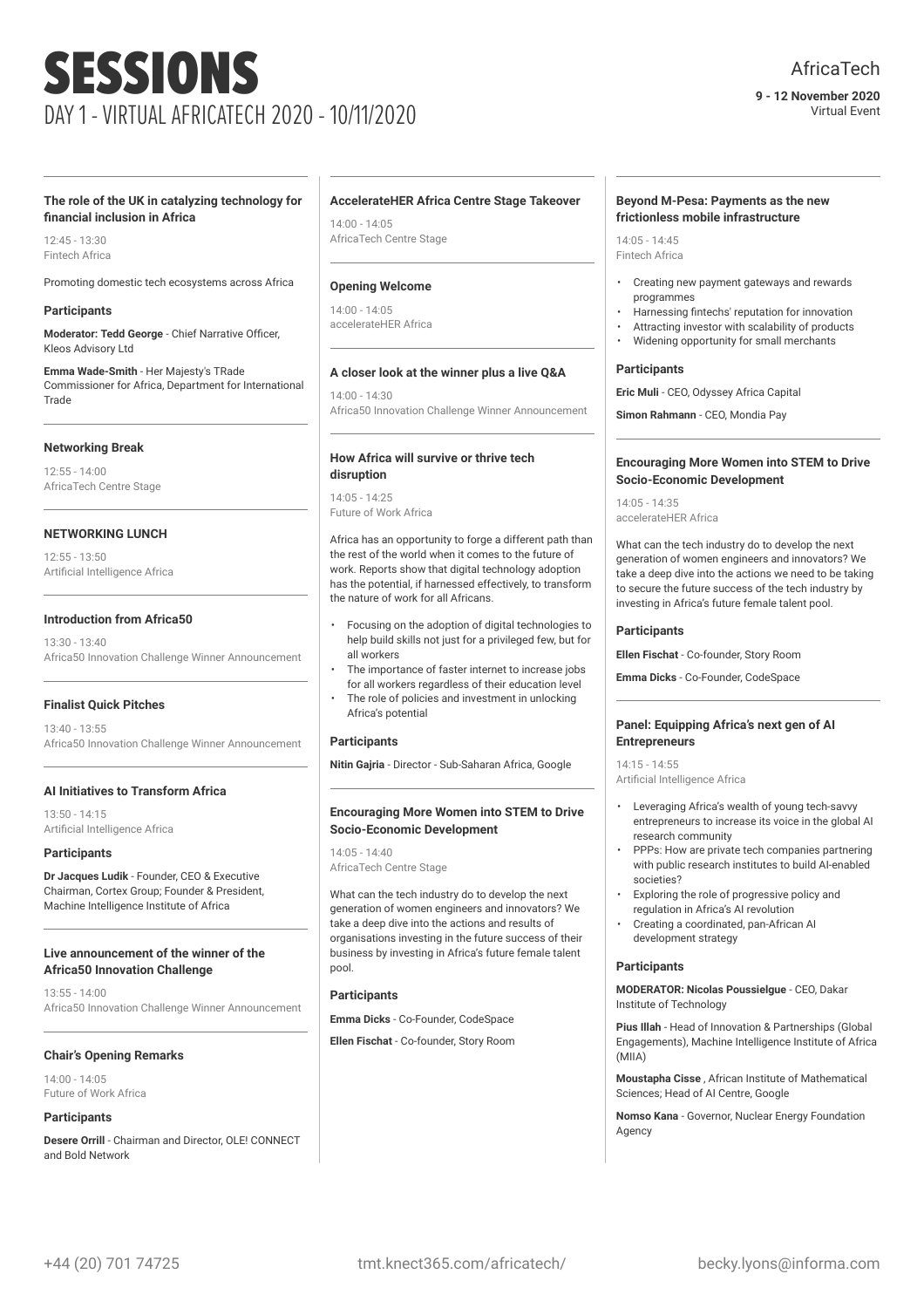### AfricaTech

#### **9 - 12 November 2020** Virtual Event

#### **Huawei IdeaHub Series Team Collaboration Boards: Intelligence at Your Fingertips**

14:25 - 14:45 Future of Work Africa

#### **Participants**

**James Kamau Maina** - Senior Expert, Cloud Collaboration, Southern Africa Region, Huawei

#### **Turning a Tech Innovation into a Viable Business**

14:35 - 15:05 accelerateHER Africa

A 1-1 guide to launching a tech start-up as a woman. What are the pit-falls and challenges to look out for and the ways to overcome them? Find out how to turn an idea into a high-impact venture.

#### **Participants**

**Shiela Yabo** - Programme Manager, Solution Space

#### **Turning a Tech Innovation into a Viable Business**

14:40 - 15:10 AfricaTech Centre Stage

A 101 guide to launching a tech start-up as a woman. What are the pit-falls and challenges to look out for and the ways to overcome them? Find out how to turn an idea into a high – impact venture.

#### **Participants**

**Shiela Yabo** - Programme Manager, Solution Space

#### **Fireside chat: Creating a learning culture through digital upskilling - futureproofing in the digital age**

14:45 - 15:05 Future of Work Africa

It's undeniable that the way we work is undergoing significant changes, and if the way a company operates evolves to meet changing attitudes, then employees will also have to adapt. As we prepare to enter a digitally-driven world at a more rapid speed than anyone could have anticipated, job-roles and skills will need to be assessed.

- How do you ensure employees can keep up with the shift in business and have the knowledge and skill set for it to succeed?
- How L&D programmes have had to adapt through a crisis (sharing examples)
- Reimagining the post-pandemic organization (Redeployment of staff and skills)
- Reassessing skills and new competency frameworks
- Capitalising on the rise of self-learning

#### **Participants**

**Bunmi Banjo** - CEO, Kuvora Inc

**Moderator: Desere Orrill** - Chairman and Director, OLE! CONNECT and Bold Network

#### **The GIG Economy as a powerful disruptor enabling work for millions**

14:45 - 15:05 Fintech Africa

- Unlocking the potential of the informal sector and human capital
- Bringing e commerce to the offline customer
- Attracting capital and expanding into new markets
- Future focused, tech enabled companies driving opportunity

#### **Participants**

**Dr Desne Masie** - Chief Strategist, IC Publications

#### **Machine Learning: the engine of Africa's AI renaissance**

14:55 - 15:20

Artificial Intelligence Africa

• Exploring how real-world machine learning applications are improving efficiencies across sector: finance, education, retail, healthcare, conservation

#### **Participants**

**Alex Tsado** - Co-Founder, Alliance for AI

#### **Panel Discussion: How the pandemic has accelerated change in business transformation and their Future of Work roadmap**

15:05 - 15:45 Future of Work Africa

This session will explore the impact of Covid-19 on the way people work and how this will continue to affect our future.

- Transition to more remote working culture: How have organisations and businesses demonstrated greater flexibility to support a broader range of work situations and scenarios for their employees?
- Prioritising the work-life balance will a future of more remote and flexible working challenge balancing accessibility with the pressure to be 'always on'?
- Will we transition back to legacy ways of working? What will be the permanent changes as a consequence of living in a Covid-19 world?
- How to best manage remote teams and how has productivity changed over the last 9 months?
- How can the continent embrace the Fourth Industrial Revolution (4IR) to rekindle economic growth and transformation, revitalise skills, and create high-quality jobs in large numbers?

#### **Participants**

**Moderator: Desere Orrill** - Chairman and Director, OLE! CONNECT and Bold Network

**Kuseni Dlamini** - Chairman, Massmart

**Adeleke Pitan** - Head of Talent & Reward Management, Asset & Resource Management Holding Company (ARM HoldCo)

**Alice Munyua** - Director, Africa Innovation and Public Policy Program, Mozilla

**Dr Dieter Veldsman** - Group Human Capital Executive, Momentum Metropolitan

#### **TransferLink**

15:05 - 15:25 Fintech Africa

#### **Participants**

**John Murphy** - Founder, TransferLink

#### **Closing Remarks**

15:05 - 15:10 accelerateHER Africa

#### **Chair's Closing Remarks**

15:20 - 15:25 Artificial Intelligence Africa

#### **Participants**

**Max Smolaks** - Global Editor, AI Business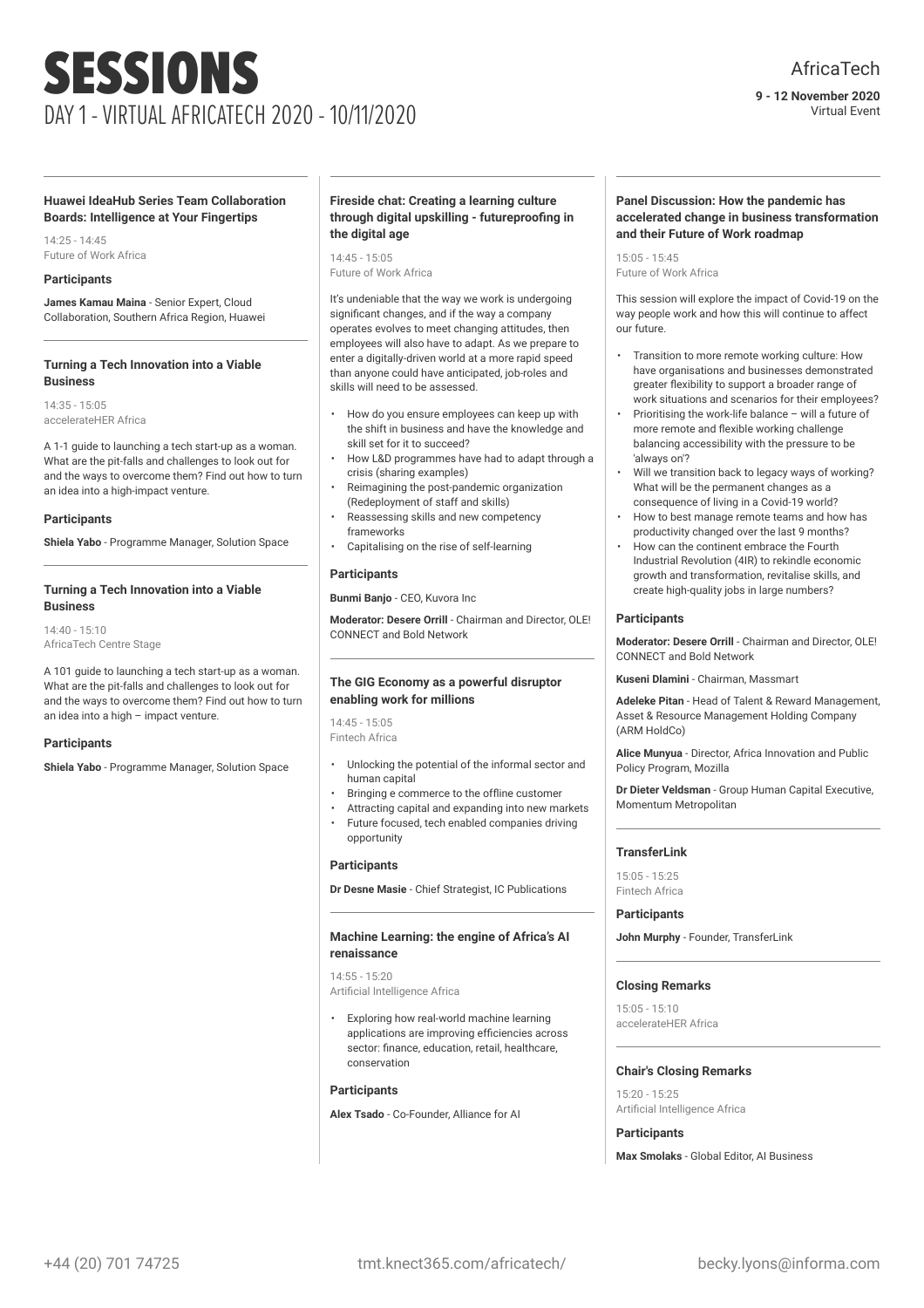### SCHEDULE DAY 1 - VIRTUAL AFRICATECH 2020 - 10/11/2020

| <b>TIME</b> | <b>AFRICA50 INNOVATION CHAL-</b><br><b>LENGE WINNER ANNOUNCE-</b><br><b>MENT</b>                                                                                | <b>AFRICATECH CENTRE STAGE</b>                                                                                                                                                                                                        | <b>ARTIFICIAL INTELLIGENCE</b><br><b>AFRICA</b>                                                                                                                                                                             | <b>FINTECH AFRICA</b>                                                                                                                                                                                       | <b>FUTURE OF WORK AFRICA</b> | <b>ACCELERATEHER AFRICA</b> |
|-------------|-----------------------------------------------------------------------------------------------------------------------------------------------------------------|---------------------------------------------------------------------------------------------------------------------------------------------------------------------------------------------------------------------------------------|-----------------------------------------------------------------------------------------------------------------------------------------------------------------------------------------------------------------------------|-------------------------------------------------------------------------------------------------------------------------------------------------------------------------------------------------------------|------------------------------|-----------------------------|
| 11:00       |                                                                                                                                                                 | 11:30 - Chair's intro: Economic<br>resilience on the path towards<br>the 4IR<br>11:35 - Reimagining Africa: the<br>importance of tech innovation<br>in a post-COVID-19 world<br>11:55 - Building resilience to<br>grow through change | 11:30 - Chair's Opening Re-<br>marks<br>11:35 - The critical role of AI in<br>Africa's Fourth Industrial Revo-<br>lution<br>11:55 - Huawei Cloud: Building<br>Inclusive AI, Helps Enterprises<br>Quickly Become Intelligent | 11:35 - COVID-19 triggering<br>deep digital change in African<br>Fintech                                                                                                                                    |                              |                             |
| 12:00       |                                                                                                                                                                 | 12:15 - Enterprise IT outlook<br>12:35 - The future of work:<br>from COVID-19 to the 4IR and<br>beyond<br>12:55 - Networking Break                                                                                                    | 12:15 - Panel: The role of AI in<br>Africa's fight against COVID-19<br>12:55 - NETWORKING LUNCH                                                                                                                             | 12:05 - Digital Banking as an<br>entry point to the 4th Industrial<br>Revolution<br>12:25 - Huawei Fintech<br>12:45 - The role of the UK in<br>catalyzing technology for fi-<br>nancial inclusion in Africa |                              |                             |
| 13:00       | 13:30 - Introduction from<br>Africa50<br>13:40 - Finalist Quick Pitches<br>13:55 - Live announcement of<br>the winner of the Africa50 In-<br>novation Challenge |                                                                                                                                                                                                                                       | 13:50 - Al Initiatives to Trans-<br>form Africa                                                                                                                                                                             |                                                                                                                                                                                                             |                              |                             |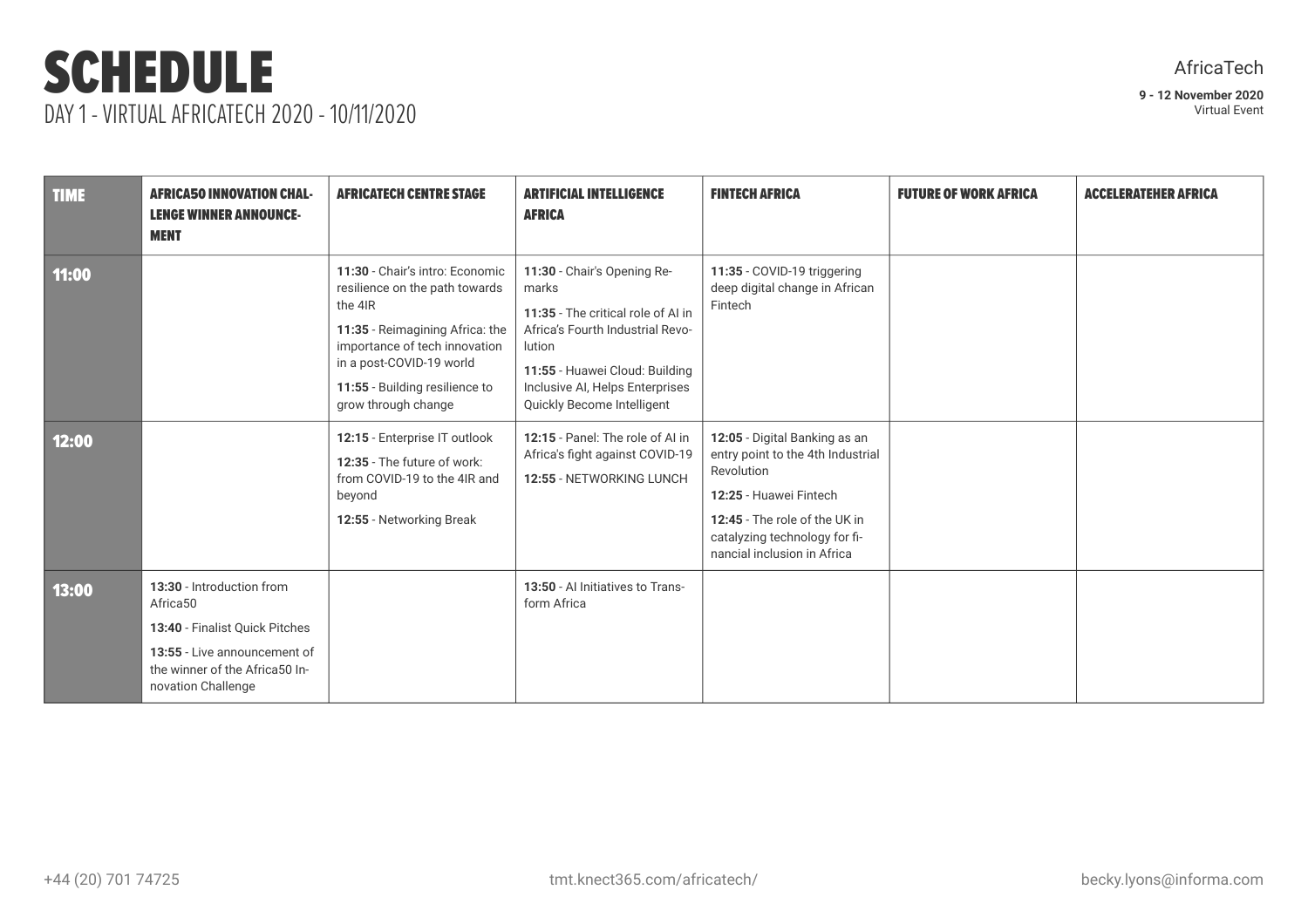### SCHEDULE DAY 1 - VIRTUAL AFRICATECH 2020 - 10/11/2020

| <b>TIME</b> | <b>AFRICA50 INNOVATION CHAL-</b><br><b>LENGE WINNER ANNOUNCE-</b><br><b>MENT</b> | <b>AFRICATECH CENTRE STAGE</b>                                                                                                                                                                               | <b>ARTIFICIAL INTELLIGENCE</b><br><b>AFRICA</b>                                                                                                   | <b>FINTECH AFRICA</b>                                                                                                                                                     | <b>FUTURE OF WORK AFRICA</b>                                                                                                                                                                                                                                                                                                             | <b>ACCELERATEHER AFRICA</b>                                                                                                                                                    |
|-------------|----------------------------------------------------------------------------------|--------------------------------------------------------------------------------------------------------------------------------------------------------------------------------------------------------------|---------------------------------------------------------------------------------------------------------------------------------------------------|---------------------------------------------------------------------------------------------------------------------------------------------------------------------------|------------------------------------------------------------------------------------------------------------------------------------------------------------------------------------------------------------------------------------------------------------------------------------------------------------------------------------------|--------------------------------------------------------------------------------------------------------------------------------------------------------------------------------|
| 14:00       | 14:00 - A closer look at the<br>winner plus a live Q&A                           | 14:00 - AccelerateHER Africa<br>Centre Stage Takeover<br>14:05 - Encouraging More<br>Women into STEM to Drive<br>Socio-Economic Development<br>14:40 - Turning a Tech Innova-<br>tion into a Viable Business | 14:15 - Panel: Equipping<br>Africa's next gen of AI Entre-<br>preneurs<br>14:55 - Machine Learning: the<br>engine of Africa's Al renais-<br>sance | 14:05 - Beyond M-Pesa: Pay-<br>ments as the new frictionless<br>mobile infrastructure<br>14:45 - The GIG Economy as a<br>powerful disruptor enabling<br>work for millions | 14:00 - Chair's Opening Re-<br>marks<br>14:05 - How Africa will survive<br>or thrive tech disruption<br>14:25 - Huawei IdeaHub Series<br>Team Collaboration Boards: In-<br>telligence at Your Fingertips<br>14:45 - Fireside chat: Creating<br>a learning culture through digi-<br>tal upskilling - futureproofing in<br>the digital age | 14:00 - Opening Welcome<br>14:05 - Encouraging More<br>Women into STEM to Drive<br>Socio-Economic Development<br>14:35 - Turning a Tech Innova-<br>tion into a Viable Business |
| 15:00       |                                                                                  |                                                                                                                                                                                                              | 15:20 - Chair's Closing Re-<br>marks                                                                                                              | 15:05 - TransferLink                                                                                                                                                      | 15:05 - Panel Discussion: How<br>the pandemic has accelerated<br>change in business transfor-<br>mation and their Future of<br>Work roadmap                                                                                                                                                                                              | 15:05 - Closing Remarks                                                                                                                                                        |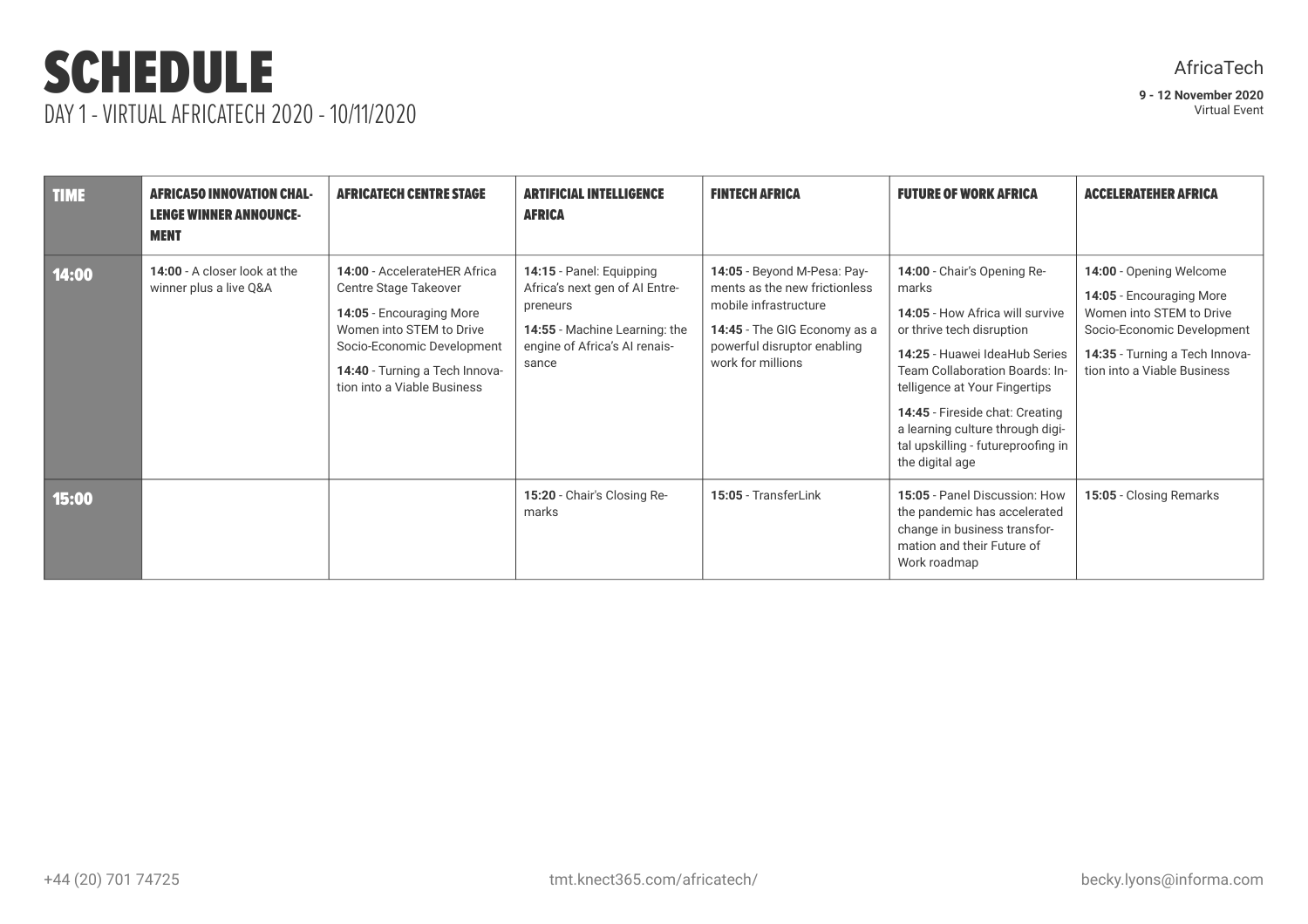#### **9 - 12 November 2020** Virtual Event

#### **Driving Entrepreneurship across Africa for Women**

09:45 - 10:25 accelerateHER Africa

#### **Chair's intro: Mapping enterprise transformation to 2030**

 $11:30 - 11:35$ AfricaTech Centre Stage

#### **Chair's Opening Remarks**

11:30 - 11:35 Artificial Intelligence Africa

#### **Participants**

**Dr Jacques Ludik** - Founder, CEO & Executive Chairman, Cortex Group; Founder & President, Machine Intelligence Institute of Africa

#### **Accelerating Digital Skills Development for Girls & Women**

11:30 - 12:00 accelerateHER Africa

#### **Powering business applications with IBM Cloud**

11:35 - 11:55 AfricaTech Centre Stage

Companies need to accelerate their digital readiness to adapt to changing consumer behavior and market conditions. That's only possible if they effectively modernize their applications to unlock the value of onprem applications to increase resiliency and maximize ROI, as well as build new cloud native applications to respond to market and customer demands. In this session, you'll learn how IBM with Red Hat can work with you to assess your application estate and determine the best course for optimizing and modernizing your application portfolio with a proven, open approach—while ensuring business continuity.

#### **Participants**

**Onur Bucukoglu** - Director, IBM Cloud & Data Platform, Middle East & Africa, IBM

#### **Using AI-enabled cyber smart security to protect your business**

11:35 - 11:55 Artificial Intelligence Africa

#### **Fintech as the digital transformation accelerator**

11:35 - 12:05 Fintech Africa

- Focusing on new market segments and innovating to recover
- Launching new products and services
- Building additional capacity for innovation, automation, efficiency and scalability Partnering with incumbents

#### **Participants**

**Daniel Guasco** - CEO, Click2Sure

**Emma Wade-Smith** - Her Majesty's TRade Commissioner for Africa, Department for International **Trade** 

**Mark Young** - CEO, Get Bucks South AFrica

**Edmund Higenbottam** - Managing Director, Verdant Capital

**Marek Zmyslowski** - Investor, Africa E Commerce Expert, Various

**Ian Merrington** - CEO, Cape Innovation and Technology Initiative

#### **Data-driven decision making in an era of technology disruption**

11:55 - 12:15 AfricaTech Centre Stage

#### **Participants**

**Toyosi Odukoya** - Head of Digital Transformation, West Africa, The Coca-Cola Company

#### **Prioritising healthcare in Africa's AI journey**

11:55 - 12:15 Artificial Intelligence Africa

- Building the case for widespread implementation of AI across the continent to improve personalised healthcare and product development
- Exploring the impact of AI integration on telemedicine, accessible medical records and diagnostics, patient risk modelling, and condition monitoring
- Understanding the value of AI-enabled transmission modelling in disease outbreaks

#### **Participants**

**Darlington Akogo** - Founder, Executive Director, IT & WHO Focus Group on AI for Health, karaAgro AI, minoHealth ALL ahs

#### **Undoing the Digital Gender Divide**

12:00 - 12:30 accelerateHER Africa

We explore how innovation in the digital economy is enabling more capital to be placed in the hands of women. In turn empowering greater numbers of women to bridge the digital divide and step into leadership positions. Crucially, we'll also pinpoint what we must do next to ensure we do not lose momentum in the march towards gender parity as we grapple with a global pandemic

#### **Unwrapping the African Agritech product suite**

 $12:05 - 12:25$ Fintech Africa

#### **Participants**

**Hillary Miller-Wise** - Africa Regional Director, Bolt Food

#### **Resilience, leadership and tech investment in the COVID-19 era**

12:15 - 13:00 AfricaTech Centre Stage

#### **Participants**

**Bob Skinstad** - Former Springbok Captain and World Cup Winner, Partner, Draper|Gain Investments, Knife **Capital** 

#### **Fireside chat: Smart Agriculture: can AI power a new agricultural revolution?**

12:15 - 12:45 Artificial Intelligence Africa

- Exploring how AI, advanced algorithms and machine learning are driving intelligent, more efficient production systems across livestock and arable farming
- Innovative solutions that enhance resilience, value chain efficiency and distribution to address the sustainability challenge
- Putting usable, aggregated data in the hands of farmers

#### **Participants**

**MODERATOR: Aditya Kaul** - Research Director, AI & Intelligent Automation, Omdia

**Abdoulaye Baniré Diallo** - Professor and Director of Bioinformatics Lab UQAM; Co-founder & Chief Scientific Officer, My Intelligent Machines

**Asif Valley** - National Technology Officer, Microsoft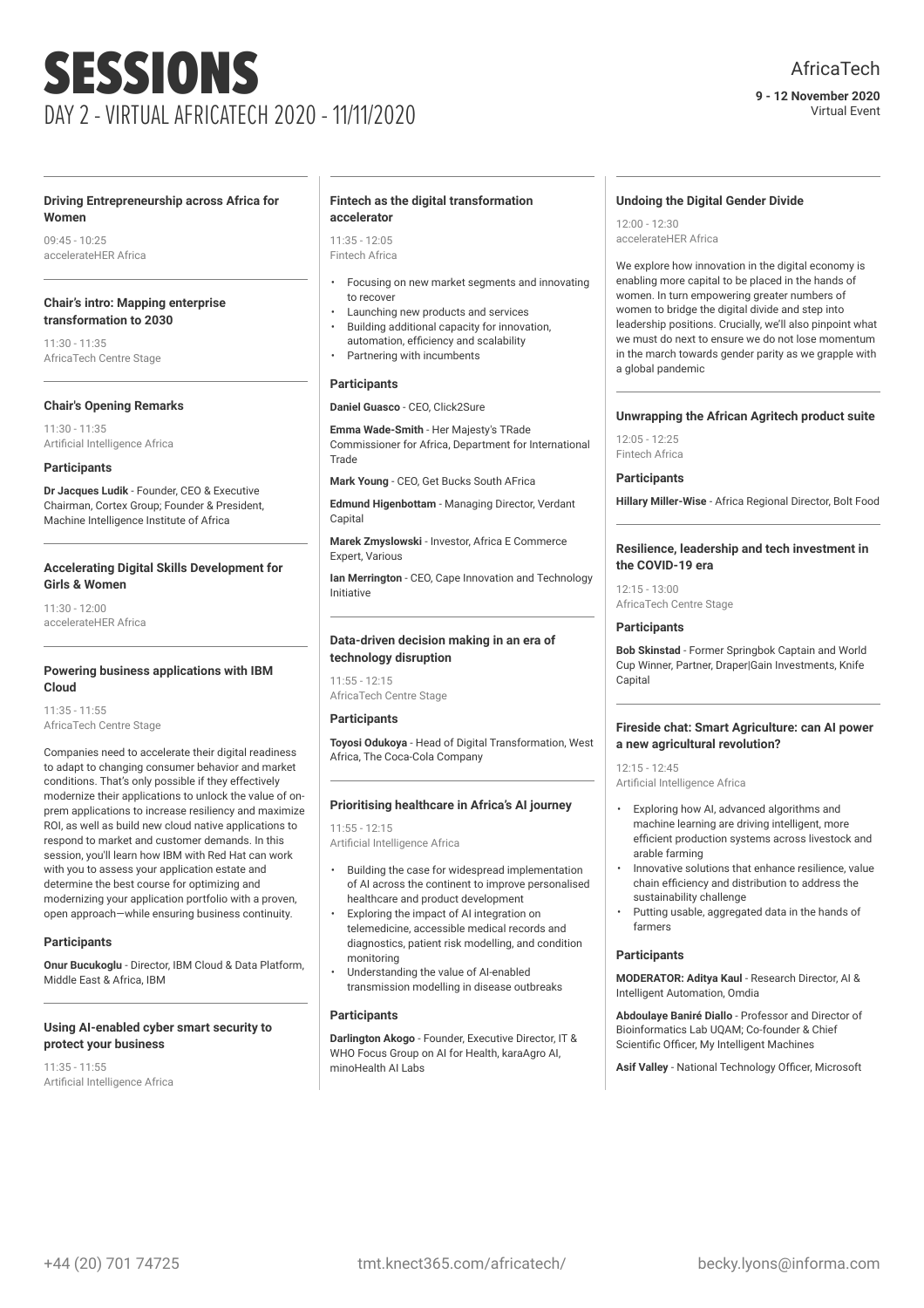#### **9 - 12 November 2020** Virtual Event

#### **From medical app to healthcare platform: unlocking value in the African pharmaceutical and healthcare ecosystem**

12:25 - 12:45 Fintech Africa

Health-app commercial models in Africa

Balancing impact and revenue in healthcare

#### **Participants**

**Yaseen Khan** - CEO and Co Founder, Emerging Medical Guidance

#### **A Gender Lens on the Future of FinTech**

12:30 - 13:00 accelerateHER Africa

Fintech is often described as the defining sector of the tech ecosystem across Africa.

In this session we find out why, delving into its transformative affect as told by the women leaders driving greater innovation and financial inclusion at the very forefront of the industry.

#### **Participants**

**Lebo Mokgabudi** - Advisory Board Member, Village Capital

#### **NETWORKING LUNCH**

12:45 - 13:30 Artificial Intelligence Africa

#### **Seeing around corners: Positioning your business for future waves of technology disruption**

13:00 - 13:40 AfricaTech Centre Stage

- Emerging technologies that should already be on your radar
- Emerging technologies that should be on your radar, but probably aren't yet
- How far can businesses prepare for the unexpected?
- Aligning vision and strategy with technology investments
- Leveraging data to drive growth
- Disruptive technology trends: in 2 years, in 5 years, in 10 years

#### **Participants**

**Moderator: Herman Singh** - CEO, Future Advisory

**Toyosi Odukoya** - Head of Digital Transformation, West Africa, The Coca-Cola Company

**Thabo Mashegoane** - President, IITPSA

**Nenzeni Babs Duma** - WesBank CIO at FirstRand, WesBank

**Asif Valley** - National Technology Officer, Microsoft

#### **Delving into Market Dynamics & Deal Flow**

13:00 - 13:30 accelerateHER Africa

Where is investment into Africa coming from right now and how are market dynamics shifting? We found out and delve into how African women founders can access global markets to hyper-grow and benefit. From inclusive fintech to social innovation and cleantech, we'll also look at the types of tech start-ups investors are most excited about backing to re-build and define our new normal.

#### **Participants**

**Baratang Miya** - Founder and CEO, GirlHype

#### **Panel: Addressing hurdles to AI adoption in Africa**

13:30 - 14:10 Artificial Intelligence Africa

- Exploring issues and objections to AI adoption and implementation across the African continent
- Understanding structural challenges such as basic and digital infrastructure deficiencies, and meeting the skills gap to equip Africa for the AI revolution
- Redressing inflexible, outdated regulatory frameworks to drive investment and research

#### **Participants**

**Dr Jacques Ludik** - Founder, CEO & Executive Chairman, Cortex Group; Founder & President, Machine Intelligence Institute of Africa

**Otilia Phiri** - Lead Attorney, Emerging Markets, Middle East & Africa, Microsoft

**Aretha Mare** - Policy & Ethics Chair, Alliance for Africa's Intelligence

#### **Networking Break**

13:40 - 14:00 AfricaTech Centre Stage

#### **Chair's Opening Remarks**

 $14:00 - 14:05$ Future of Work Africa

#### **Participants**

**Femi Longe** - Co-Founder & CEO, Qiesto Learning

#### **Accelerated transformation: How has the COVID-19 pandemic impacted the CIO role?**

14:00 - 14:20 AfricaTech Centre Stage

#### **Participants**

**Nenzeni Babs Duma** - WesBank CIO at FirstRand, **WesBank** 

#### **Surviving & Thriving in Uncertain Times**

14:00 - 14:25 accelerateHER Africa

What are the essential characteristics we need to lead in 2020? In this session we explore tangible takeaways for surviving and thriving in uncertain times.

#### **Interoperable, integral and secure: Navigating the adoption of cloud-based communication platforms in a dynamic new reality**

14:05 - 14:25 Future of Work Africa

- Navigate UX-pain points of employee interaction especially for remote workers
- How to secure end-to-end user platforms particularly with connected home devices
- Protecting your digital workforce and data • Adapting your business solutions to be fully functional digitally and for a new digital consumer

#### **Participants**

**Darryn O'Brien** - Cybersecurity Lead, South Africa, Microsoft

#### **Inside the fintech investor's mind**

14:05 - 14:45 Fintech Africa

- Which start-ups tick what boxes?
- Why do some start-ups attract big investors?
- Insights from an investor

#### **Participants**

**Clive Butkow** - CEO, Kalon Venture Partners

**Haakon Brunell** - Co Founder and Managing Partner, Katapult Accelerator

#### **Question Time: 'Seizing the vision of an AIenabled Africa'**

14:10 - 15:10 Artificial Intelligence Africa

- The need for Pan-African and global AI stakeholder networks to collaborate and drive technological progress and AI uptake
- The critical need for pragmatic policy and regulation to govern African AI
- Objections to AI practical risks of AI, automation & job loss, expense, applicability

#### **Building trust in Africa's rapidly expanding digital economy**

14:20 - 14:40 AfricaTech Centre Stage

#### **Participants**

**Charl van der Walt** - Head of Security Research, Orange Cyberdefense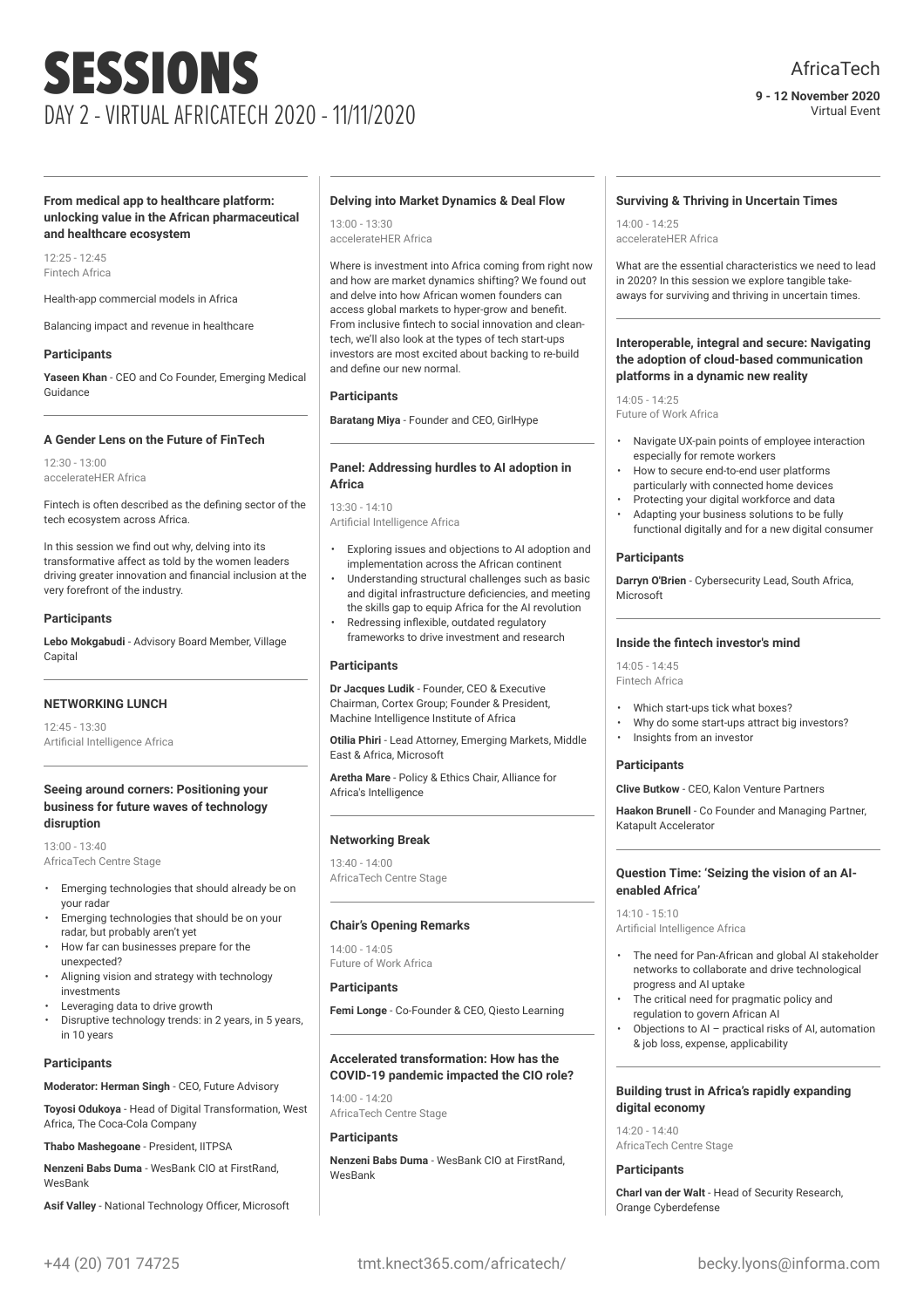Virtual Event

#### **Fireside chat: Is office design still fit for purpose?**

14:25 - 14:45 Future of Work Africa

The Covid-19 pandemic has created a step-change in how and where people do their jobs. With governments and companies around the world easing

lockdowns, minimising virus transmission at work is now at the top of many organisations' agendas.

- Office design for decades has included open-plan working. But could Covid-19 reverse this megatrend, leading to a closed-plan future?
- Working from home will continue, but office life in some form - will, too. How do we adapt workplaces to meet dynamic culture of work?
- How can technology play its part in reducing transmission in workplaces?
- A happier and healthier workforce: simple steps for employers to look after the wellbeing of their staff
- What shifts will we see in urban planning  $-$  the (now proven) reliance on tech may negate the need for large educational institutes, workplaces etc.

#### **Participants**

**Moderator: Femi Longe** - Co-Founder & CEO, Qiesto Learning

#### **Mental Health and Microsteps**

14:25 - 14:45 accelerateHER Africa

In an exclusive fire-side chat, Reeva Misra speaks to Arianna Huffington about maintaining balance in times of turmoil. Hear insights from Arianna on social connection, mental health, wellbeing and effective leadership as we collectively define the new normal.

#### **Exploring the future of cyber risk in an increasingly connected world**

14:40 - 15:20

- AfricaTech Centre Stage
- How is cyber risk evolving in an age defined by data and connectivity?
- Which industries are most at risk?
- Identifying new weak links and blind spots
- Countering the threat: technologies, processes and people
- How are emerging technologies being deployed against cyber-crime?

#### **Participants**

**Moderator: Maxine Holt** - Senior Research Director, Omdia

**Joylynn Kirui** - Principal Cyber Security Assurance Officer, Safaricom

**Charl van der Walt** - Head of Security Research, Orange Cyberdefense

**Ritasha Kalidas** - Director: IT Security, Risk and Governance, Tiger Brands

**Daniel O. Adaramola** - Chief Information Security Officer (CISO), Unity Bank Plc, Nigeria

**Thelma Kganakga** - CISO, MTN South Africa

#### **Panel Discussion: Preparing Africa for the Workplace of the Future**

14:45 - 15:25 Future of Work Africa

Education and work in Sub-Saharan Africa will determine the livelihoods of nearly a billion people in the region and drive growth and development for generations to come. As one of the youngest populations in the world, it is imperative that adequate investments are made in education and learning to prepare its citizens for the world of tomorrow.

- In light of the likely disruption to jobs and skills brought about by the Fourth Industrial Revolution (4IR), what African countries should do to provide productive jobs for their large and fast-growing youth population?
- What are the jobs that are likely to be available or the jobs that African countries should target in the future (i.e. by 2030)?
- What growth strategies should African countries adopt to pursue these jobs opportunities?
- What changes should African countries make to their education systems to prepare graduates to successfully take advantage of the productive opportunities, including informal sector and agriculture, in the face of the evolving landscape?

#### **Participants**

**Moderator: Femi Longe** - Co-Founder & CEO, Qiesto Learning

**Professor Tawana Kupe** - Vice-Chancellor, University of Pretoria

**Dorothy Tunde-Ajala** - CEO & Lead Consultant, Accelerate Leadership Ltd

**Alex Tsado** - Co-Founder, Alliance for AI

**Rudolph Ampofo** - Senior Regional Partnerships Manager, Sub-Saharan Africa, Wikimedia Foundation

#### **Choosing the UK as a partner for Africa tech firms with global growth ambitions**

14:45 - 15:25 Fintech Africa

#### **Driving Entrepreneurship Among More Women**

14:45 - 15:15 accelerateHER Africa

We're bringing together two leaders passionate about women entrepreneurship for an unmissable discussion delving into how we can encourage more women into tech and business to build a future full of innovative solutions.

#### **Chair's Closing Remarks**

15:10 - 15:15 Artificial Intelligence Africa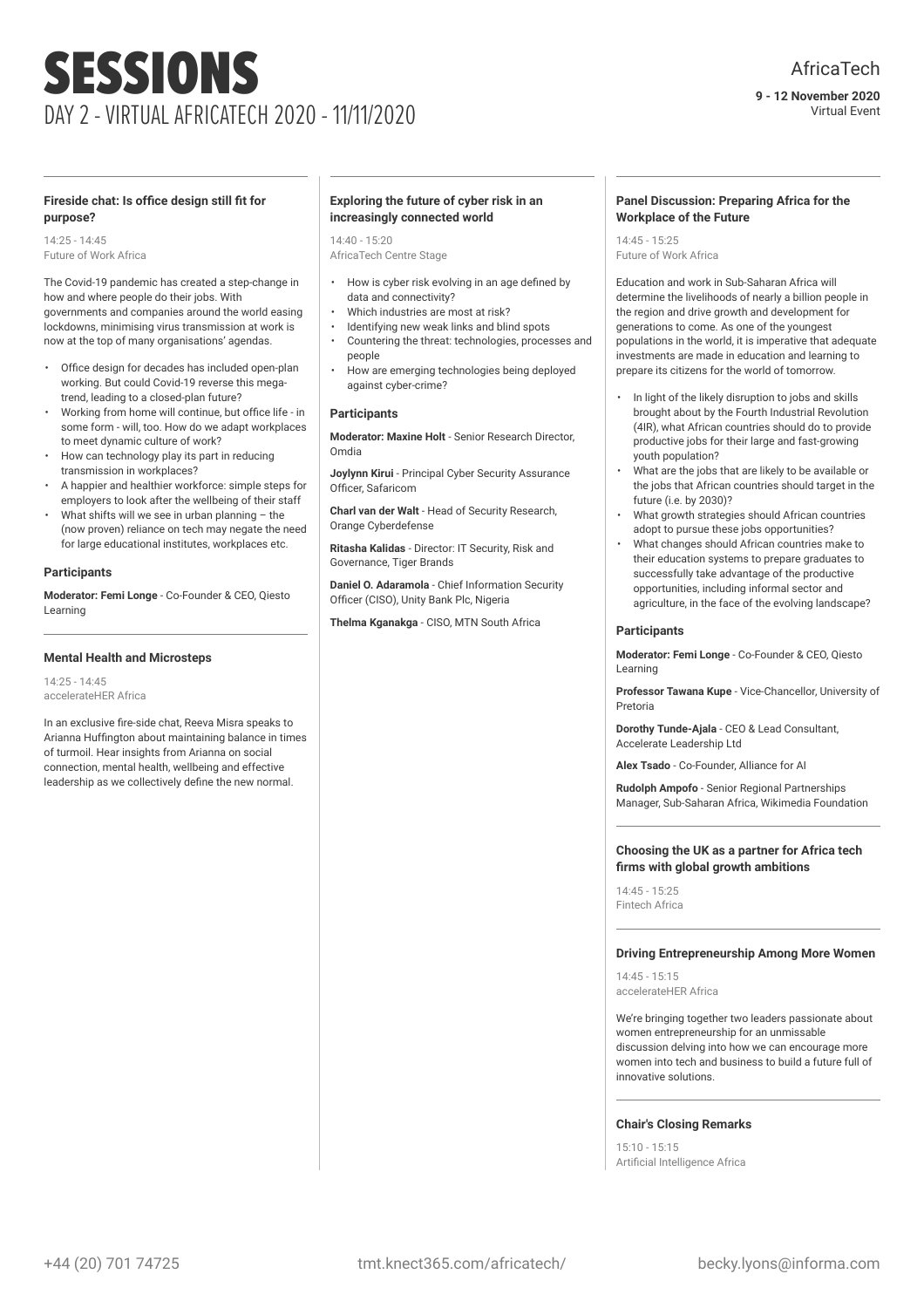#### **The Inspiring 50 Award Ceremony**

18:00 - 00:00 accelerateHER Africa

Join us as we bring together 50 of South Africa's most inspiring women in STEM (science, technology, engineering and maths) leadership roles for an evening of entertainment, celebration and high-quality curated networking.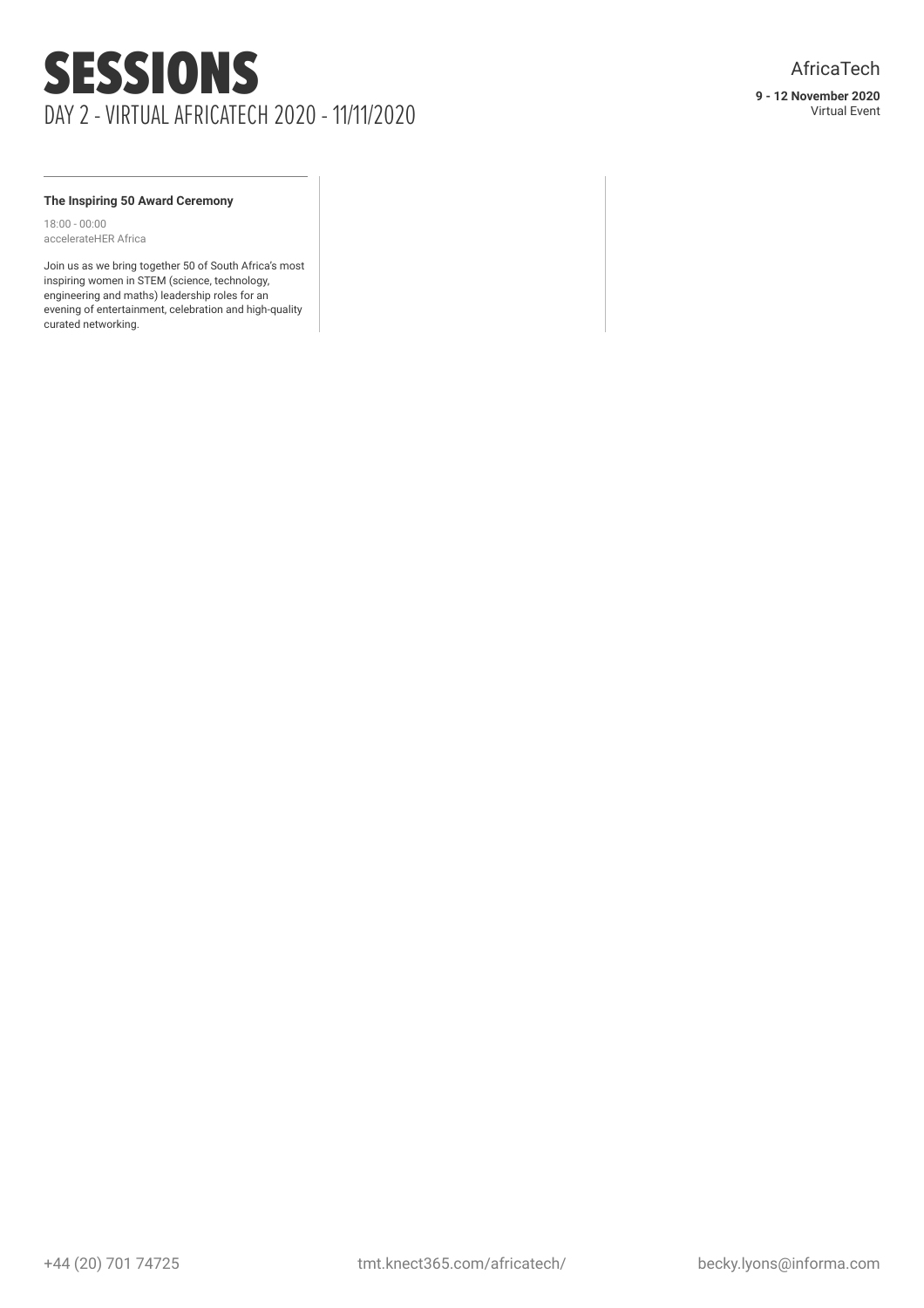### SCHEDULE DAY 2 - VIRTUAL AFRICATECH 2020 - 11/11/2020

**9 - 12 November 2020** Virtual Event

| <b>TIME</b> | <b>AFRICATECH CENTRE STAGE</b>                                                                                                                                                                                   | <b>ARTIFICIAL INTELLIGENCE AFRICA</b>                                                                                                                                     | <b>FINTECH AFRICA</b>                                                                                                                                                                            | <b>FUTURE OF WORK AFRICA</b> | <b>ACCELERATEHER AFRICA</b>                                                                         |
|-------------|------------------------------------------------------------------------------------------------------------------------------------------------------------------------------------------------------------------|---------------------------------------------------------------------------------------------------------------------------------------------------------------------------|--------------------------------------------------------------------------------------------------------------------------------------------------------------------------------------------------|------------------------------|-----------------------------------------------------------------------------------------------------|
| 09:00       |                                                                                                                                                                                                                  |                                                                                                                                                                           |                                                                                                                                                                                                  |                              | 09:45 - Driving Entrepreneurship<br>across Africa for Women                                         |
| 10:00       |                                                                                                                                                                                                                  |                                                                                                                                                                           |                                                                                                                                                                                                  |                              |                                                                                                     |
| 11:00       | 11:30 - Chair's intro: Mapping enter-<br>prise transformation to 2030<br>11:35 - Powering business applica-<br>tions with IBM Cloud<br>11:55 - Data-driven decision making<br>in an era of technology disruption | 11:30 - Chair's Opening Remarks<br>11:35 - Using Al-enabled cyber smart<br>security to protect your business<br>11:55 - Prioritising healthcare in<br>Africa's AI journey | 11:35 - Fintech as the digital transfor-<br>mation accelerator                                                                                                                                   |                              | 11:30 - Accelerating Digital Skills De-<br>velopment for Girls & Women                              |
| 12:00       | 12:15 - Resilience, leadership and<br>tech investment in the COVID-19 era                                                                                                                                        | 12:15 - Fireside chat: Smart Agricul-<br>ture: can AI power a new agricultural<br>revolution?<br>12:45 - NETWORKING LUNCH                                                 | 12:05 - Unwrapping the African<br>Agritech product suite<br>12:25 - From medical app to health-<br>care platform: unlocking value in the<br>African pharmaceutical and health-<br>care ecosystem |                              | 12:00 - Undoing the Digital Gender Di-<br>vide<br>12:30 - A Gender Lens on the Future<br>of FinTech |
| 13:00       | 13:00 - Seeing around corners: Posi-<br>tioning your business for future<br>waves of technology disruption<br>13:40 - Networking Break                                                                           | 13:30 - Panel: Addressing hurdles to<br>Al adoption in Africa                                                                                                             |                                                                                                                                                                                                  |                              | 13:00 - Delving into Market Dynamics<br>& Deal Flow                                                 |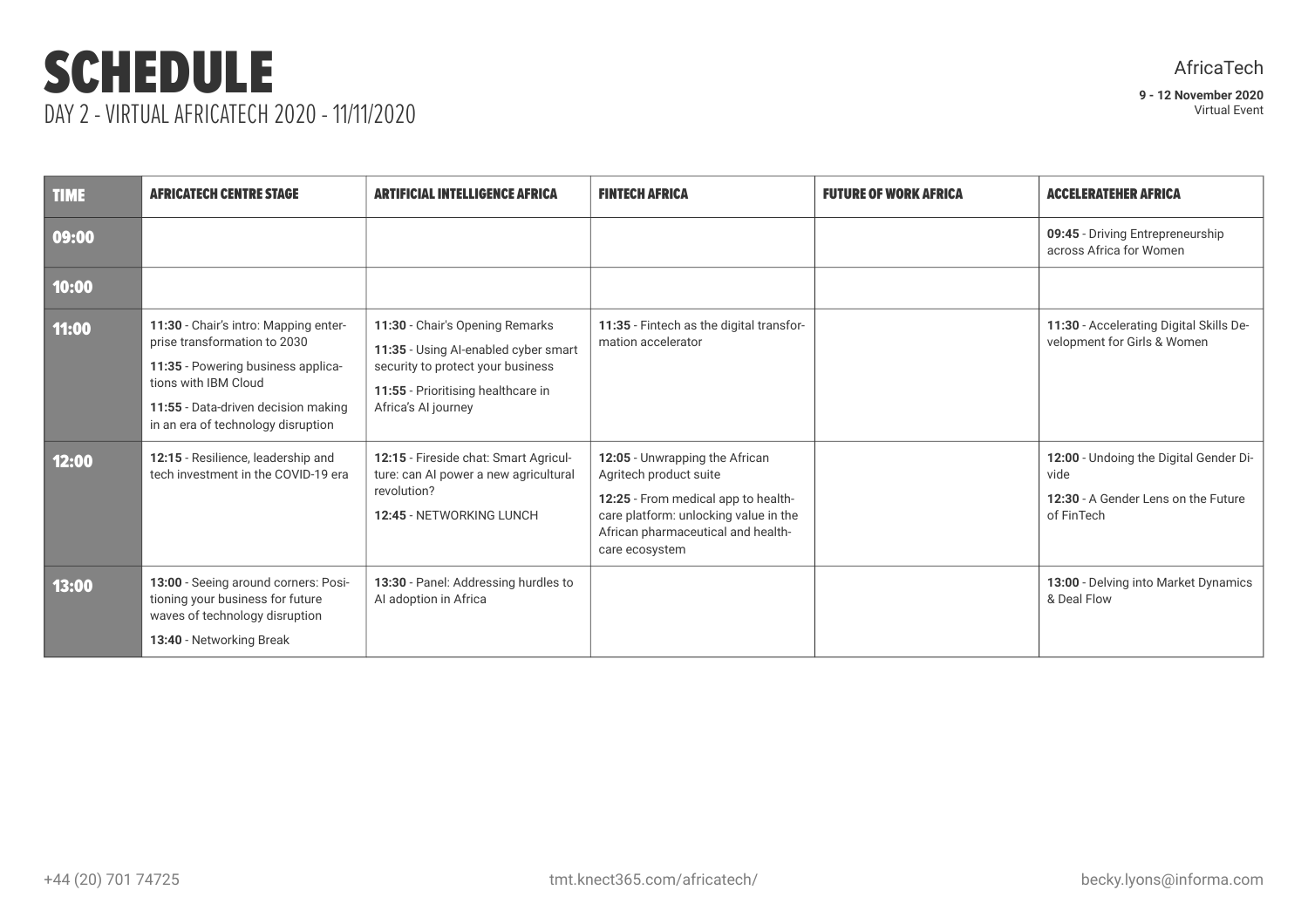### SCHEDULE DAY 2 - VIRTUAL AFRICATECH 2020 - 11/11/2020

| <b>TIME</b> | <b>AFRICATECH CENTRE STAGE</b>                                                                                                                                                                                                                                       | <b>ARTIFICIAL INTELLIGENCE AFRICA</b>                                    | <b>FINTECH AFRICA</b>                                                                                                                          | <b>FUTURE OF WORK AFRICA</b>                                                                                                                                                                                                                                                                                                              | <b>ACCELERATEHER AFRICA</b>                                                                                                                          |
|-------------|----------------------------------------------------------------------------------------------------------------------------------------------------------------------------------------------------------------------------------------------------------------------|--------------------------------------------------------------------------|------------------------------------------------------------------------------------------------------------------------------------------------|-------------------------------------------------------------------------------------------------------------------------------------------------------------------------------------------------------------------------------------------------------------------------------------------------------------------------------------------|------------------------------------------------------------------------------------------------------------------------------------------------------|
| 14:00       | 14:00 - Accelerated transformation:<br>How has the COVID-19 pandemic im-<br>pacted the CIO role?<br>14:20 - Building trust in Africa's rapid-<br>ly expanding digital economy<br>14:40 - Exploring the future of cyber<br>risk in an increasingly connected<br>world | 14:10 - Question Time: 'Seizing the vi-<br>sion of an Al-enabled Africa' | 14:05 - Inside the fintech investor's<br>mind<br>14:45 - Choosing the UK as a partner<br>for Africa tech firms with global<br>growth ambitions | 14:00 - Chair's Opening Remarks<br>14:05 - Interoperable, integral and se-<br>cure: Navigating the adoption of<br>cloud-based communication plat-<br>forms in a dynamic new reality<br>14:25 - Fireside chat: Is office design<br>still fit for purpose?<br>14:45 - Panel Discussion: Preparing<br>Africa for the Workplace of the Future | 14:00 - Surviving & Thriving in Uncer-<br>tain Times<br>14:25 - Mental Health and Microsteps<br>14:45 - Driving Entrepreneurship<br>Among More Women |
| 15:00       |                                                                                                                                                                                                                                                                      | 15:10 - Chair's Closing Remarks                                          |                                                                                                                                                |                                                                                                                                                                                                                                                                                                                                           |                                                                                                                                                      |
| 16:00       |                                                                                                                                                                                                                                                                      |                                                                          |                                                                                                                                                |                                                                                                                                                                                                                                                                                                                                           |                                                                                                                                                      |
| 17:00       |                                                                                                                                                                                                                                                                      |                                                                          |                                                                                                                                                |                                                                                                                                                                                                                                                                                                                                           |                                                                                                                                                      |
| 18:00       |                                                                                                                                                                                                                                                                      |                                                                          |                                                                                                                                                |                                                                                                                                                                                                                                                                                                                                           | 18:00 - The Inspiring 50 Award Cere-<br>mony                                                                                                         |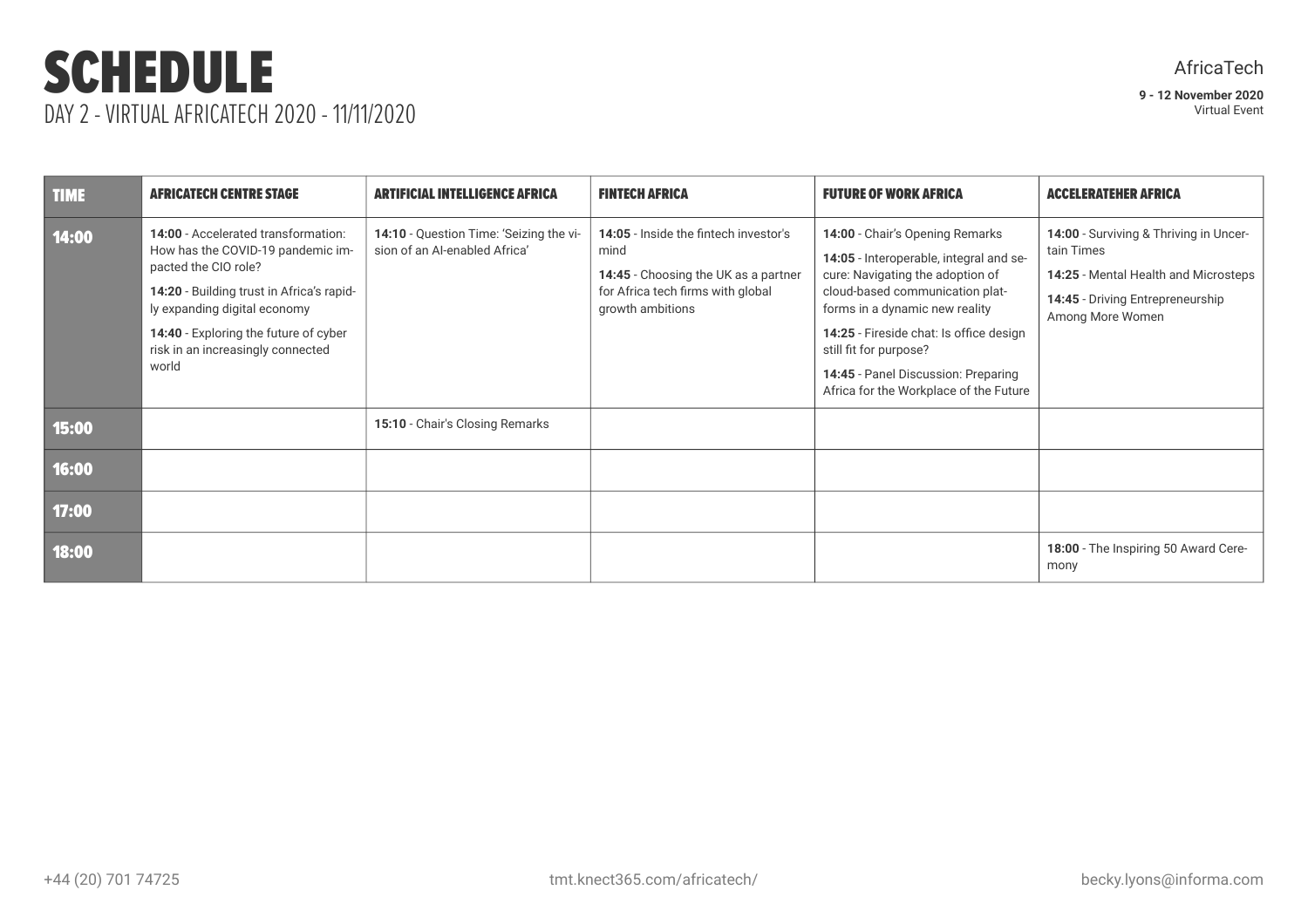**9 - 12 November 2020** Virtual Event

#### **Chair's Opening Remarks**

11:30 - 11:35 IoT World Africa

#### **Chair's intro: Talent and skills as critical enablers of Africa 4.0**

11:30 - 11:35 AfricaTech Centre Stage

#### **IoT for Smart Cities: Use cases and implementation strategies**

11:35 - 11:55 IoT World Africa

- Discussing how to build a smart city with successfully integrated IoT solutions
- Gain real understanding into IoT sensors which can solve real world problems within cities from traffic congestion to crime reduction
- Overcoming water management hurdles with intelligent water metering systems which reduce wastage and improve the urban quality of life
- Steps to implementing smart city solutions

#### **Participants**

**Lawrence Boya** - Head of Smart City, City of Johannesburg

#### **Powering Africa's 4IR skills revolution**

11:35 - 11:55 AfricaTech Centre Stage

#### **Participants**

**Charlene Verzmoter** - Philanthropies Lead, Microsoft

#### **Beyond the hype: blockchain and decentralised finance**

11:35 - 12:15 Blockchain Africa

- Offering visibility, traceability and interoperability to supply chains
- Removing barriers to financial inclusion
- Representing a true agent of change affecting whole organisations
- Using new technology to eliminate centralised processes

#### **Participants**

**Yele Bademosi** - CEO and Co Founder, Bundle

**Marius Retiz** - General Manager Africa, LUNO

**Akhona Damane** - Chair, South African National Blockchain Alliance (SANBA)

**Moderator: Gianluca Sacco** - COO, VALR

#### **Harnessing the power of LoRaWAN for deploying your LPWAN IoT applications**

 $11:55 - 12:15$ IoT World Africa

- Choosing the right IoT connectivity for your application
- The importance of LPWAN and LoRaWAN, the defacto LPWAN standard
- Deployment considerations for IoT applications
- LoRaWAN deployment models and examples

#### **Participants**

**Omeshnee Naidoo** - Director of Information Systems and Technology, City of Cape Town

#### **Equipping young people with the skills required for the future of work**

 $11:55 - 12:15$ AfricaTech Centre Stage

#### **Participants**

**Unathi Mtya** - Chief Technology Officer, Grindrod Bank

#### **Panel Discussion: Working towards a collaborative Africa: the reinvention of public/ private partnerships to embrace the Internet of Things**

 $12:15 - 12:55$ IoT World Africa

- Encouraging investment in IoT and emerging tech through public and private collaboration: where is the meeting point?
- Explore how to effectively address tensions between public and private sector organisations for a more co-operative IoT implementation strategy which pleases both sides
- Drawing on the dichotomy between the two sectors to align on regulations and create policies which meet in the middle

#### **Participants**

**Daniel O. Adaramola** - Chief Information Security Officer (CISO), Unity Bank Plc, Nigeria

**Julian Watson** - Principal Analyst, IoT, Omdia

**Theven Naicker** - Head of ISIT, Scania South Africa

**Ida Nganga** - Regional Head, UNESCO Emerging Technologies for Development

#### **Digital Skills: Building the 4IR army**

12:15 - 12:35 AfricaTech Centre Stage

#### **Participants**

**Rapelang Rabana** - Founder & CEO, Rekindle Learning

#### **Bitcoin as a digital micro transaction platform**

12:15 - 12:35 Blockchain Africa

- Offering privacy not anonymity
- Bitcoin as a cash not an investment product
- Bitcoin as part of a transparent ledger

#### **Participants**

**Lorien Gamaroff** - CEO, Centbee

#### **Bridging Africa's digital skills gap: Enhancing human capacity to realise Africa's 4IR potential**

 $12.35 - 13.15$ AfricaTech Centre Stage

- 
- Designing the workforce of the future
- What key skills will be required? Where are the biggest gaps?
- Who is responsible for the required skills reboot? • Modifying existing learning systems for the digital age
- How can non-conventional learning pathways be formalised and scaled?
- Teaching people to become lifelong learners

#### **Participants**

**Moderator: Paula Gilbert** - Editor, Connecting Africa

**Juliet Mhango** - Chief Human Capital Development & Transformation Officer, Cell C

**Unathi Mtya** - Chief Technology Officer, Grindrod Bank

**Stafford Masie** , Technology Strategist & Investor

**Dr. Tashmia Ismail-Saville** - CEO, Youth Employment Service

**Rapelang Rabana** - Founder & CEO, Rekindle Learning

**Izabela Milewska** - Digital Skills Global Leader, Amazon Web Services

#### **Bitcoin SV: The Blockchain to Empower Global Trade & Honesty**

12:35 - 12:55 Blockchain Africa

How Bitcoin SV (Satoshi Vision) fulfils Bitcoin's original design

BSV microtransactions and services will enable people in Africa to trade globally with ease

Bitcoin's timestamp ledger fights corruption and incentivizes honesty in business

#### **Participants**

**Craig Wright** - Chief Scientist, Bitcoin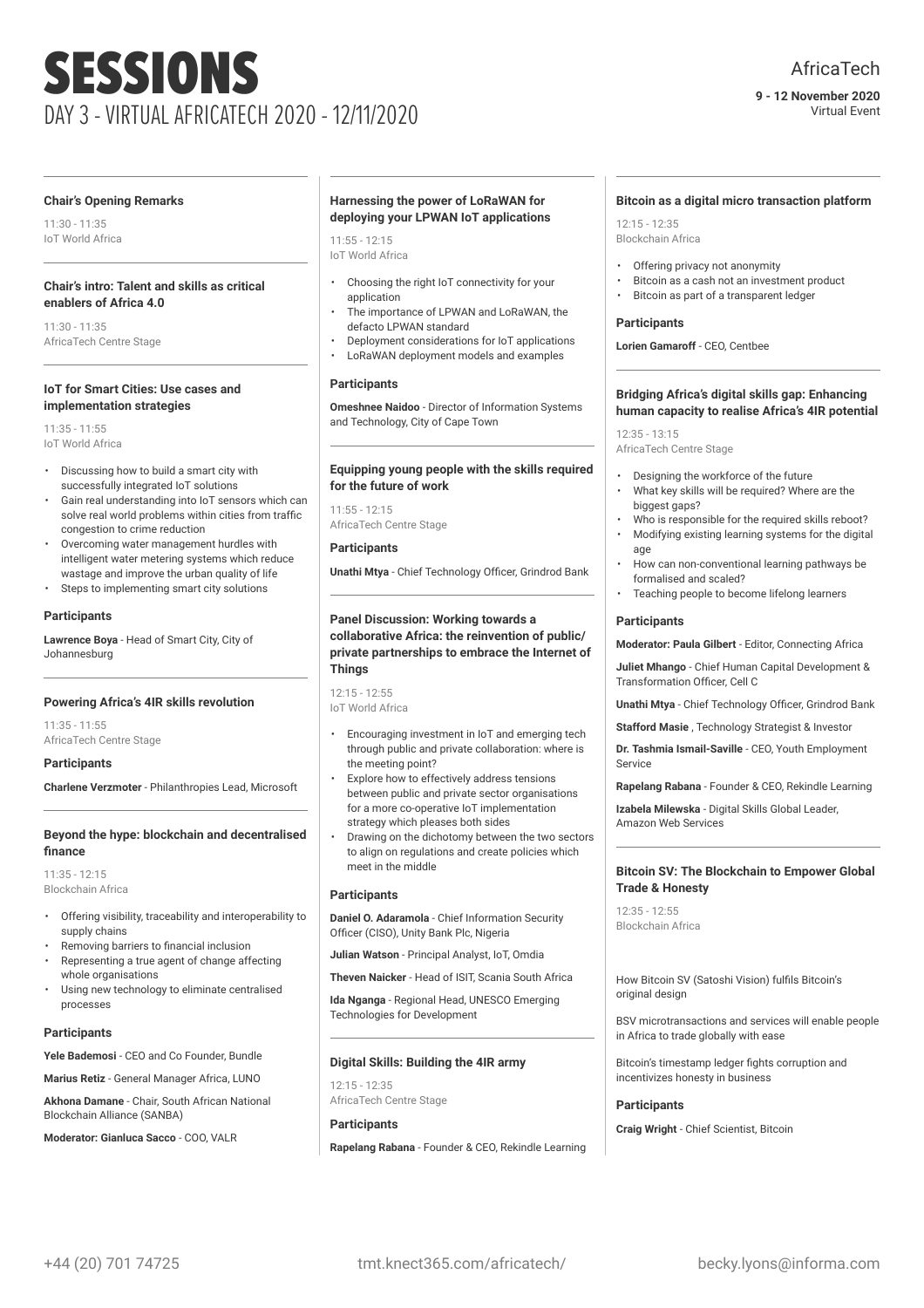**9 - 12 November 2020** Virtual Event

#### **Networking Break**

13:15 - 14:00 AfricaTech Centre Stage

#### **Chair's Opening Remarks**

14:00 - 14:05 Future of Work Africa

#### **Participants**

**Laura Trendall-Morrison** - Strategist and Leadership Expert, The GameChanger Consultancy

#### **Afternoon chairperson's opening remarks**

14:00 - 14:05 IoT World Africa

#### **Participants**

**Autram Jacobs** - IT Strategy, Planning and Transformation Associate Manager, PepsiCo Sub-Sahara Africa

#### **Building a more accessible and inclusive digital world**

14:00 - 14:20 AfricaTech Centre Stage

#### **Participants**

**Hein Wagner** - Global Adventurer, Founder, Hein Wagner Academy

#### **Building the data-driven mindset**

14:05 - 14:25 Future of Work Africa

- How to develop a business case: The ROI of delivering business effectiveness through a datadriven approach is well accepted in other areas of innovation, so why not HR?
- How to standardize data assets across HR to introduce people analytics into organisational development
- What intersection of technologies, like cloud and AI, will streamline data assets into measurable returns?

#### **Participants**

**Rob Bothma** - Strategic HCM Solutions Engineer, Oracle

#### **Utilising IoT to power Africa's largest economic sector: African AgriTech – The solutions lie within us**

14:05 - 14:25 IoT World Africa

- Innovation in agriculture the key to unleashing Africa's agricultural potential
- Exploring how the Internet of Things is transforming agriculture environments with tracking tech for improved productivity, as well as sustainable and inclusive economic growth
- Making IoT devices accessible and affordable for the rural emerging farmer to improve economic productivity
- How do you get started?

#### **Participants**

**Hope Magaya** - ICT Services Manager, Zimparks

#### **Digital assets today and tomorrow**

14:05 - 14:45 Blockchain Africa

- Scaling blockchain for mainstream adoption
- Realising the full potential by education on the assets
- Looking beyond cryptocurrencies

#### **Participants**

**Farzam Ehsani** - Co Founder and CEO, VALR

- **Jurgen Kuhnel** Co Founder and CEO, Xago
- **James Preston** Executive Editor, Global Crypto

**Peter Munnnings** - Co Founder and COO, Adhara

#### **How can we enable more people living with disabilities to actively participate in Africa's thriving digital economy?**

 $14:20 - 15:00$ AfricaTech Centre Stage

- Building a more accessible and inclusive digital world
- The intersection between accessibility and technology
- Assistive technology affordability
- Developing the skills required to access assistive technologies

#### **Participants**

**Moderator: Karen Smit** - Principal Specialist: Specific Needs, Vodacom

**Bernard Chiira** - Director, Innovate Now, Global Disability Innovation Hub

**Temitope Okupe** - Project Management Officer, Community Development Links Initiative

**Hein Wagner** - Global Adventurer, Founder, Hein Wagner Academy

**Irene Mbari-Kirika** - Founder and Executive Director, inABLE

#### **Fireside chat: How to build an evidence-based employee wellbeing strategy with measurable returns**

14:25 - 14:45 Future of Work Africa

With people told to work from home and stay away from others to limit the spread of the coronavirus outbreak, more employers than ever are talking about wellness. This session will determine the keys to build an employee wellbeing strategy, with benefits for both employee and employer.

- Start with understanding the current adoption of wellbeing initiatives in the company: With people analytics, measure and evaluate current short-term and long-term health risks to employee groups
- Tailoring a plan of action: placing autonomy, individuality and generational diversity at the heart of benefit structures and creating personalised interfaces to communicate opportunities to employees
- Data collection methods to measure use and utilization of health benefits
- Building employee wellbeing into sustainable workforces, reducing attrition and increasing longterm business viability

#### **Participants**

**Moderator: Laura Trendall-Morrison** - Strategist and Leadership Expert, The GameChanger Consultancy

**Natasha Nadia Marillier** - Organisational Development Business Partner, Intelligent Debt Management

#### **How IoT is driving change and innovation in mining**

14:25 - 14:45 IoT World Africa

- Exploring how the Internet of Things is transforming dangerous mining environments with tracking tech for improved safety and productivity
- Harnessing the power of IoT to continue to be an internationally competitive global mining presence
- Determine how the major players are harnessing drones to scan environments and discover new minerals, placing Africa at the forefront of global mining competition
- A look at the innovative technologies such as autonomous vehicles, conveyer belts and predictive maintenance of machinery which are disrupting the industry with optimised costs and efficiencies

#### **Participants**

**Ralph Roussow** - Managing Director, Vedanta Resources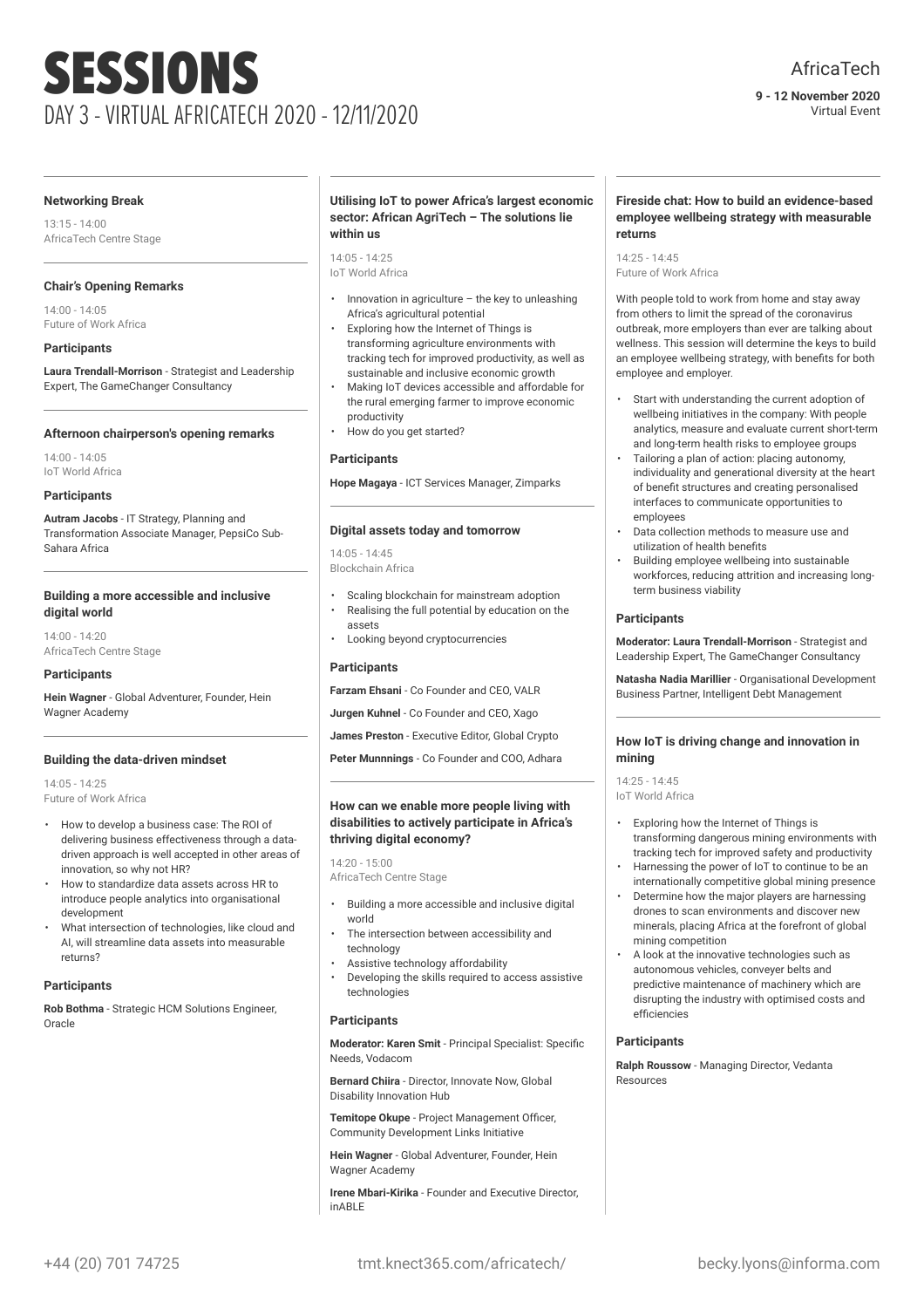#### **Building a "Future of Work" that Works for Women**

14:45 - 15:25 Future of Work Africa

In these transformative times, there are concerns about the implications of the fourth industrial revolution for the future of women's work.

- The Future of Work and its impact on Women
- How to ensure no women is left behind when it comes to the future of work? Taking action supporting Women in the future workplace
- Empowering women in Africa's entrepreneurship and enterprise economy models
- Women's work begins in the mind: Releasing women's creative capacity to improve their entry into and experience of the workplace
- Could digitisation trigger a breakthrough in women's empowerment?
- Are the continent's education systems fit for the future?

#### **Participants**

**Moderator: Laura Trendall-Morrison** - Strategist and Leadership Expert, The GameChanger Consultancy

**Odunayo Sanya** - General Manager, Planning & Customer Management, MTN Nigeria

**Samkelo Blom** - Managing Director, Nomatu Consulting

**Andisa Liba** - HR Lead, Cisco Africa

**Izabela Milewska** - Digital Skills Global Leader, Amazon Web Services

#### **Panel: Smart Africa: Leapfrogging industries into a digital landscape to prove ROI and ensure investment in the Internet of Things**

14:45 - 15:25 IoT World Africa

- A look at the actual, practical value of IoT: recognise what's in it for you and which model fits best with your business
- How IoT has disrupted and impacted consumer and retail tech
- The fast-growing Industrial Internet of Things (IIoT) • IoT in Healthcare

### **Participants**

**Moderator: Autram Jacobs** - IT Strategy, Planning and Transformation Associate Manager, PepsiCo Sub-Sahara Africa

**Dr. Markus Thill** - President Region Africa, Bosch Group

**Josh Builta** - Director Internet of Things, Omdia

**Mukira Gitonga** - CEO, Chimera IOT

#### **Libra**

14:45 - 15:05 Blockchain Africa

- Representing a new blockchain based financial infrastructure
- Simplyfying global money movement and commerce
- Fostering financial inclusion to those on the periphery of the banking system

#### **Participants**

**Hemash Kala** - Managing Director, Beansprout **Technologies** 

#### **Preparing for Considerable Compliance challenges**

15:05 - 15:25 Blockchain Africa

#### Alleviating cyber threats

Understanding processes, policy and alignment

Tightening regulatory frameworks

#### **Participants**

**Herco Steyn** - Senior Fintech Specialist, SARB